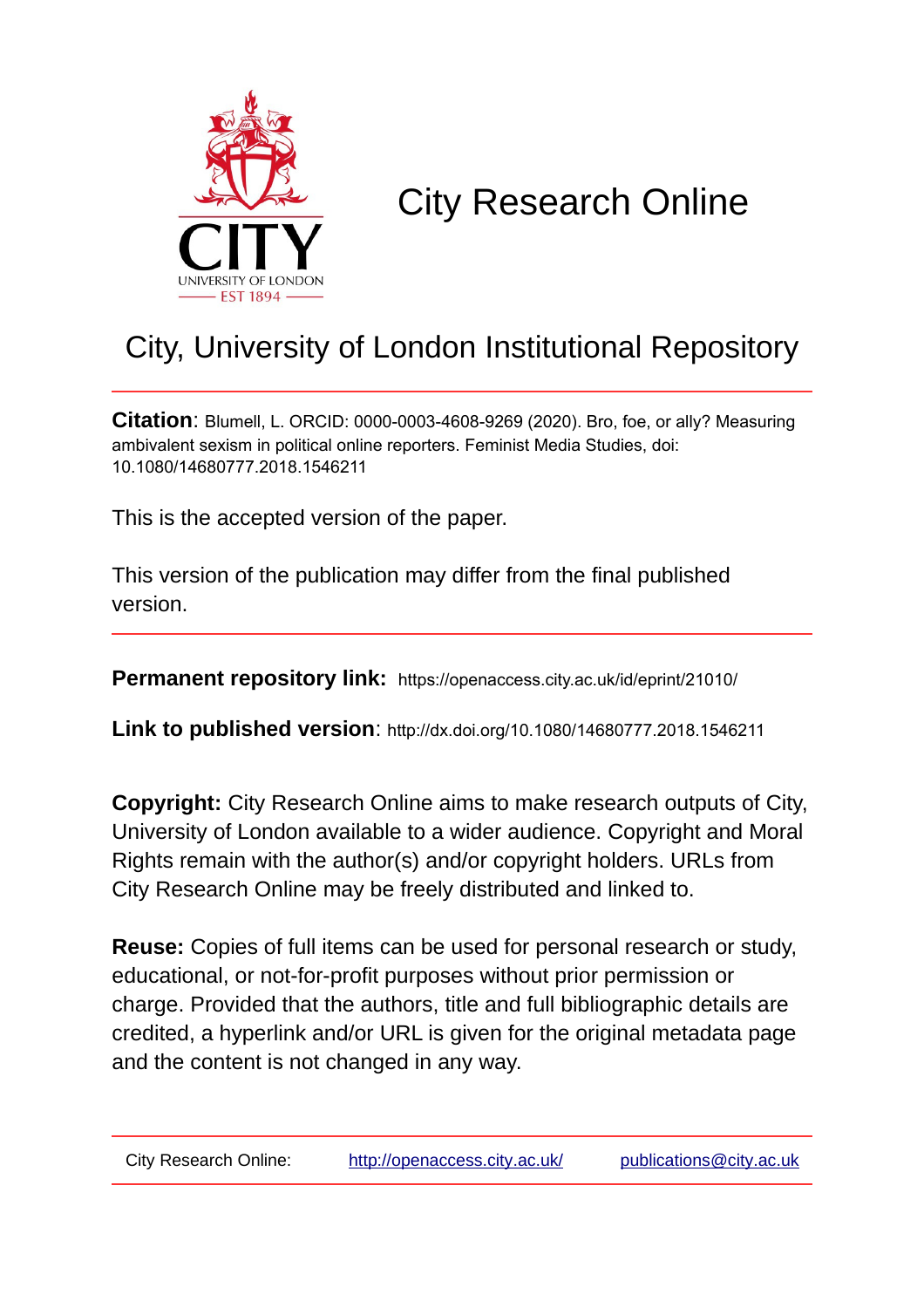# Bro, foe, or ally? Measuring ambivalent sexism in political online reporters

#### Lindsey E. Blumell

Department of Journalism, City, University of London, London, UK

#### ABSTRACT

The Ambivalent Sexism Inventory (ASI) measures hostile (overt antagonism towards women) and benevolent (chivalry) sexism. Previous research shows that political ideology contributes to ASI. Yet little attention has been given to increasingly popular political websites in terms of measuring sexism. Furthermore, recent firings of news professionals over accused sexual misconduct reveal the seriousness of sexism in the news industry. This study surveyed political online reporters ( $N =$ 210) using ASI and predicting sociodemographic and organizational factors. Results show benevolent sexism levels mostly similar for all factors, but not hostile sexism. Those working for conservative websites had higher levels of hostile sexism, but website partisanship had no significance for benevolent sexism. Men reported higher levels of hostile sexism and protective paternalism, but not complementary gender differentiation. Overall, individual levels of conservatism also predicted hostile sexism, but not benevolence. The pervasiveness of benevolence jeopardizes women's progression in the workplace. High levels of hostility ultimately endanger newsrooms, as well as negatively impact political coverage of gender related issues.

"Can I have some of the queen's waters? Precious waters? Where's that Bill Cosby pill I brought with me?" laughed veteran MSNBC host Chris Matthews, moments before interviewing the soon to be first female major party presidential candidate in US history (Noreen Malone 2018). His off-the-cuff remarks (1) belittled the authority of Hillary Clinton (calling her a queen) and (2) included a "joke" about giving her a Quaalude (Cosby has admitted to giving women Quaaludes in order to have sexual intercourse; Graham Bowley and Sydney Ember [2015]). Matthews apologized for the comment after the video of his January 2016 pre-interview went viral in January 2018, but has not faced any professional consequences (Ryan W. Miller 2018). At a time when the Women's March (www.womensmarch.com) and #metoo and #timesup [\(www.timesupnow.com\)](http://www.timesupnow.com/) movements have begun to expose workplace inequality and all forms of violence against women, Matthews' words are a reminder of the problem of sexism in the news industry in the US, particularly political news (e.g., Geri Zeldes and Frederick Fico 2005, 2010). It also indicates the growing importance of digital technologies in the news cycle, since Matthews was exposed online first, then via traditional news media.

Whilst all news media need investigation, this study addresses sexism through investigating political online reporters. Within the last 10 years, political news websites (and blogs) have grown to millions of monthly visitors, garnering attention from the general public, politicians, and traditional news media (e.g., Chung J. Chung, Yonjae Nam, and Michael A. Stefanone 2012; Wilson Lowrey, Scott Parrott, and Tom Meade 2011). This is an emerging area of research, but, alarmingly, Edda Humprecht and Frank Esser (2017) found that political news websites propagate the same under- and misrepresentation of women as found in traditional political news. Furthermore, of the many sexual misconduct cases brought to light recently, some were from those working for online news media (Kelsey Sutton 2017)—showing the need to investigate this under-researched area.

Not only is political news a problematic area of journalism, personal political ideology, namely conservativism, has also been connected to sexism (Andrew N. Christopher and Melinda S. Mull 2006), explicitly so during the rise of Trump (Jarrod Bock, Jennifer Byrd-Craven, and Melissa Burkley 2017). More research is needed to identify if political reporters convey sexist attitudes according to their personal political ideology, or the partisanship of the organizations for which they work. Understanding this gives insight into workplace environments and how gender-related issues are considered. For instance, content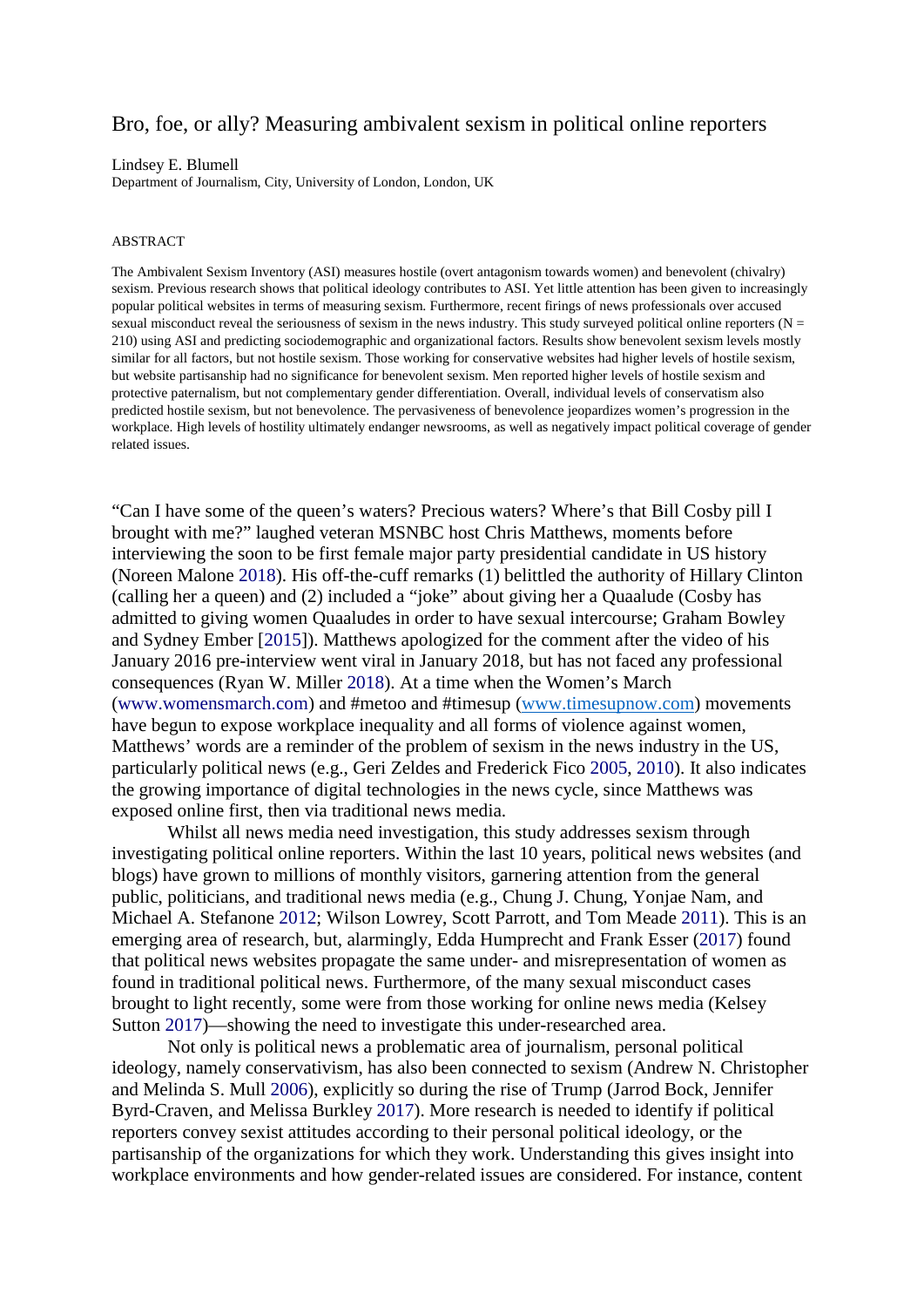analysis shows that during the Access Hollywood tape scandal, conservative traditional and online news media downplayed the severity of sexual assault in order to defend Trump (Lindsey E. Blumell 2017). This study seeks to dig further into the attitudes behind such political coverage.

Accordingly, this study uses Peter Glick and Susan T. Fiske's (1996) ambivalent sexism inventory (ASI) to investigate sexism levels of political online reporters. There are various scales to measure sexism, such as the modern sexism scale (Janet K. Swim, Kathryn J. Aikin, Wayne S. Hall, and Barbara A. Hunter 1995); however, ASI was used not only because of its reliability (Peter Glick, Susan T. Maria Lameiras, Thomas Eckes Fiske, Barbara Masser, Chiara Volpato, Anna Maria Manganelli, and J. C. Pek 2004), but its identification of benevolent and hostile sexism. Hostile sexism justifies male domination of women, as well as negative stereotypes, violence, and sexual exploitation (Peter Glick and Susan T. Fiske 1997). Benevolent sexism cherishes women and idealizes women's femininity as being complementary to men, but ultimately considers women to be inferior to men in ability and intellect (Jin J. Goh and Judith Hall 2015). ASI has been used to assess voting behaviours and attitudes towards politicians (Sarah J. Gervais and Amy L. Hillard 2011; Jarrod Bock, Jennifer Byrd-Craven, and Melissa Burkley 2017), but critically never applied to political reporters.

Both benevolent and hostile sexism are important to measure because of how women are portrayed in political news coverage, especially politicians who are women. This is what Kathleen Hall Jamieson 1995 described as a double bind: if women display stereotypical feminine traits (those valued in benevolent sexism), they are considered too soft and incompetent for politics. But, if they are stereotypically unfeminine, they are highly scrutinized and portrayed as unlikable (consequences of hostile sexism). This double bind has been consistently found in political news coverage (Donatella Campus 2013). ASI can lend further insight into this double bind since benevolent sexism posits women as worthy of cherishing but ultimately incapable of fully participating in politics (Peter Glick and Susan T. Fiske 1996, 1997), whilst hostile sexism justifies punishing women for competing with men (Franciska Krings and Stephanie Facchin 2009). Thus ASI is a useful measure of the bias against women in politics and political news.

#### **Sexism in the workplace**

Scholars and advocates have spent years classifying sexism, the different forms it takes, and its negative consequences. Besides workplace inequality (Dana Schowalter 2012), women and allies have and continue to fight for basic rights like voting (Jad Adams 2014), owning property (Eugen A. Hecker 2005), fair pay (Hilary Lips 2013), and education (Alfredo M. Garcia 2014), to name a few. Although progress is being made, sexism can still permeate women's public and private lives (e.g., Sabrina Koepke, Friederike Eyssel, and Gerd Bohner 2014; Annemarie Vaccaro 2010; Dana Schowalter 2012). Regarding media industries, sexism has been found in advertising (Jean Kilbourne

1999), film and television (Pamela H. Nettleton 2016), public relations (Linda Aldoory and Elizabeth Toth 2002), sports journalism (Terry Adams and Charles A. Tuggle 2004), and, of course, the news (Lynn M. Zoch and Judy VanSlyke Turk 1998).

#### *Sexism in journalism*

News organizations can embody sexism through the hiring and protecting of sexist personnel, in the process of content creation, and poor reporting of stories on sexism (Frederick T. Attenborough 2013).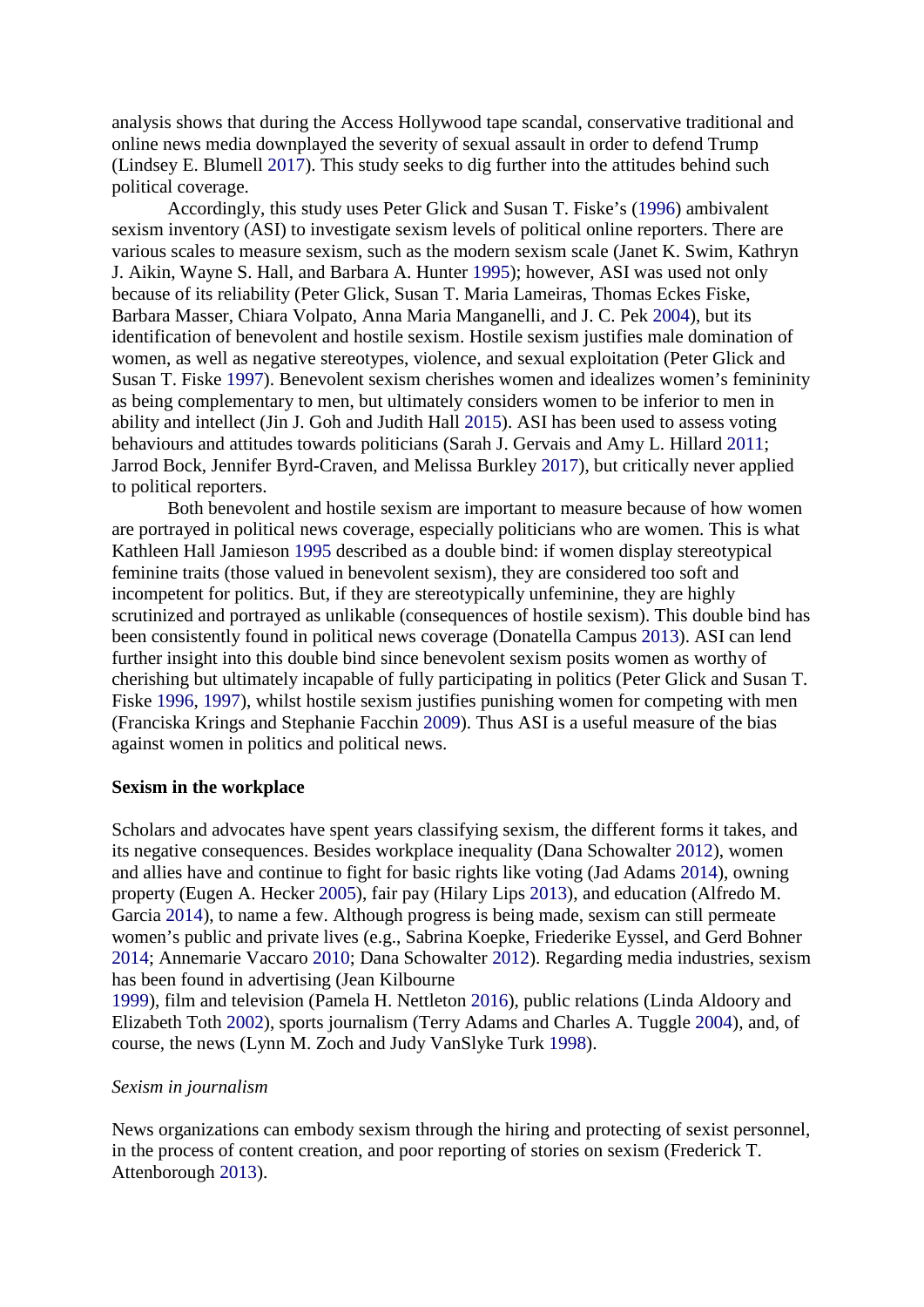Firstly, hiring and protecting sexist personnel is a problem. Several women and some men have recently come forward to uncover the abuse within the news industry. The list is long, and will undoubtedly grow. It includes former MSNBC and NBC television reporter Mark Halperin, who is accused by five women of trying to fondle them in his office (Claire Atkinson 2017). NBC's Matt Lauer was also fired for "inappropriate sexual behaviour" (Ellen Gabler, Jim Ruternberg, Michael Grynbaum, and Rachel Abrams 2017). The Fox News Network has been involved with several cases of sexual misconduct including the accused Roger Ailes (Emily Steel 2017) and Bill O'Reilly (Margaret Sullivan 2017). Its parent company Twenty-First Century Fox reached a \$90 million settlement at the end of 2017 for various claims against officers and directors, including Rupert Murdoch (Jonathan Stempel 2017). The New York Times' White House correspondent Glenn Thrush was suspended but never fired, after several women cited his sexual misconduct against them (Laura McGann 2017). Eight women have come forward against the now fired television host veteran Charlie Rose, describing unwanted sexual advancements, such as groping, explicit phone calls, and indecent exposure (Carmon Irin and Amy Brittain 2017). NPR's news chief, Michael Oreskes, was fired after sexual misconduct allegations (David Bauder 2017). Sexual harassment allegations at the New Republic led to publisher Hamilton Fish's and long-time editor Leon Wieseltier's resignations (Doug Criss 2017). Media editorial director Lockhart Steele was fired from Vox and freelancer Sam Kriss from Vice following sexual allegations (Kelsey Sutton 2017). This long list reveals the institutionalized sexism, which exists across all news media.

These incidences and other factors contribute to hostile work environments in the newsroom, which previous research indicates has various gendered effects. In the Australian context, Louise North's extensive work found more than half of surveyed female journalists' have experienced sexual harassment in the workplace—mostly not reporting out of fear of retaliation (Louise North 2016a). When Louise North (2009) interviewed Australian journalists, feminist journalists were viewed with hostility and described with various pejoratives such as "aggressive" or "demanding" (747). In a survey of journalists in conflict zones from various geographical regions, 68% of women and 8% of men reported experiencing sexual harassment (Janet Harris, Nick Mosdell, and James Griffiths 2016). Once again the majority do not report out of fear of losing future assignments (Harris, Mosdell, and Griffiths 2016). These findings coincide with a joint study from the International Women's Media Foundation and the International News Safety Institute, which found nearly two-thirds of women journalists have experienced abuse or harassment at work (IWMF 2013).

Other forms of sexism occur in newsrooms, such as a so-called "good ole boys club" where men socialize and promote each other over women (Cindy Elmore 2007). Newsroom gendered hierarchies, which advantage men (Monica L. Nilsson 2010), are particularly acute in regulatory environments where women make up only a small percentage of people in news ownership positions (Carolyn Byerly 2011). Men owning and dominating upper levels of the news industry have effects on women's progression, how news organizations are run, and specifically how news is created (Carolyn Byerly 2013; Suzanne Franks 2013), which is a second major way newsrooms are sexist. Women are traditionally more likely to be assigned human interest stories, rather than hard news beats like politics (Stephanie Craft and Wayne Wanta 2004). News coverage also often ignores women's perspectives (Cory Armstrong 2004). Indeed, women's voices are overlooked in traditional news (Karen Ross 2007) and in social media (Claudette Artwick 2014; Hyun Jung Yun, Monica Posteinicer, Nadia Ramoutar, and Lynda Kaid 2007).

Thirdly, news coverage of sexism and sexual misconduct is problematic. For example, news coverage usually downplays the seriousness of sexism and sexual assault (Shannon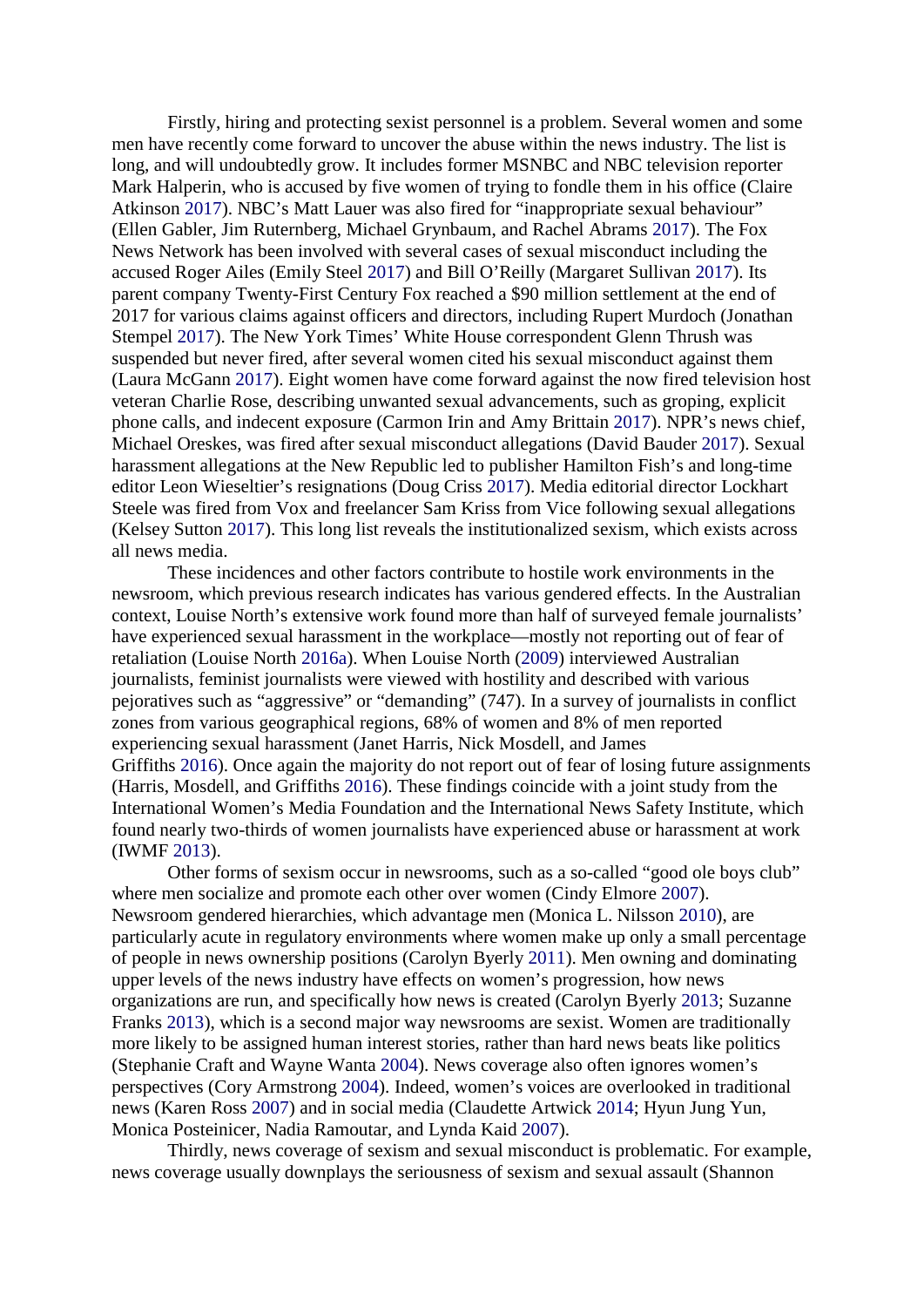O'Hara 2012). News media also hesitate to concretely discuss sexism until it can no longer be ignored (Tanya Romaniuk 2015), and then it presents cases like sexual assault as shocking and rare (Rosemary Pennington and Jessica Birthisel 2016). Important to note, however, is the considerable news coverage surrounding the Harvey Weinstein case—the former Hollywood producer accused by many of sexual assault (Ronan Farrow 2017)—and other high profile cases, which followed under the label of #metoo. Specifically, Jodi Kantor, Megan Twohey, and Ronan Farrow all received the Pulitzer Prize for their reporting efforts on Weinstein (Pulitzer.org). This may be signalling a needed change in how sexual misconduct is considered in the news. Nevertheless, overall, these factors combined call for the need to examine sexism in news organizations. To assist in identifying sexism, the ambivalent sexism inventory was used.

#### **Ambivalent sexism inventory**

Over 20 years ago, Peter Glick and Susan T. Fiske (1996) developed a scale to measure hostile and benevolent sexism, which has since been found reliable in multiple countries (Peter Glick et al. 2004). The hostile scale includes 11 items with statements like: women exaggerate problems at work, women are too easily offended, women seek power over men, etc.; whereas the benevolent scale is an 11-item scale subdivided into protective paternalism (women should be cherished), complementary gender differentiation (women have purity men don't), and heterosexual intimacy (every man ought to have a woman). For a full list of each item, see Peter Glick and Susan T. Fiske (1996, 500). In differentiating between hostile and benevolent sexism, Peter Glick and Susan T. Fiske (1996) were able to identify patterns of overt aggression against women and chivalry. Benevolent sexism, for instance, has discriminatory consequences to women like reinforcing gendered roles (Allison L. Skinner, Margaret C. Stevenson, and John C. Camillus 2015). Through benevolent sexism, women may be loved, but they are also dominated (Jin J. Goh and Judith Hall 2015). Women and men benevolent sexists have been linked to believing that the status quo is fair (Kathleen Connelly and Martin Heesacker 2012).

Benevolence has been found in newsrooms in regard to women's work–life balance (Gertrude Robinson 2008; Karen Ross 2001), especially for mothers (Louise North 2016b). Several studies also show that women lack the same authority as men in the newsroom (Cory Armstrong 2004; CarolynByerly 2013; Suzanne Franks 2013; JoanWoodruff 1997; Lynn Zoch and Judy VanSlyke Turk 1998).

The gravity of hostile sexism in the workplace can lead to many forms of sexual misconduct (Peter Glick and Susan T. Fiske 1996, 1997). For instance, hostile sexism, rape myth acceptance, and authoritarianism predict men's self-reported likelihood to commit sexual harassment at work (Joseph J. Begany and Michael A. Milburn 2002). In general, hostile sexism predicts self-reported rape proclivity (Barbara Masser, G. Tendayi Viki, and Clair Power 2006). It also affects other aspects of the workplace. Barbara M. Masser and Dominic Abrams (2004) found that higher levels of hostile sexism were significantly correlated with low evaluations of women in managerial roles, and higher than average evaluations of men. Given previous research that shows a connection to hostile sexism and aggression in men, but not for benevolent sexism, the first hypothesis predicts:

H1: Men will have significantly higher levels of hostile sexism but not benevolent sexism.

Another reason for using the ambivalent sexism inventory is because benevolent and hostile sexism emerge in politics. Conservative ideology, for instance, is rooted in maintaining traditional gendered roles (John T. Jost, Jack Glasser, Arie W. Kruglanski, and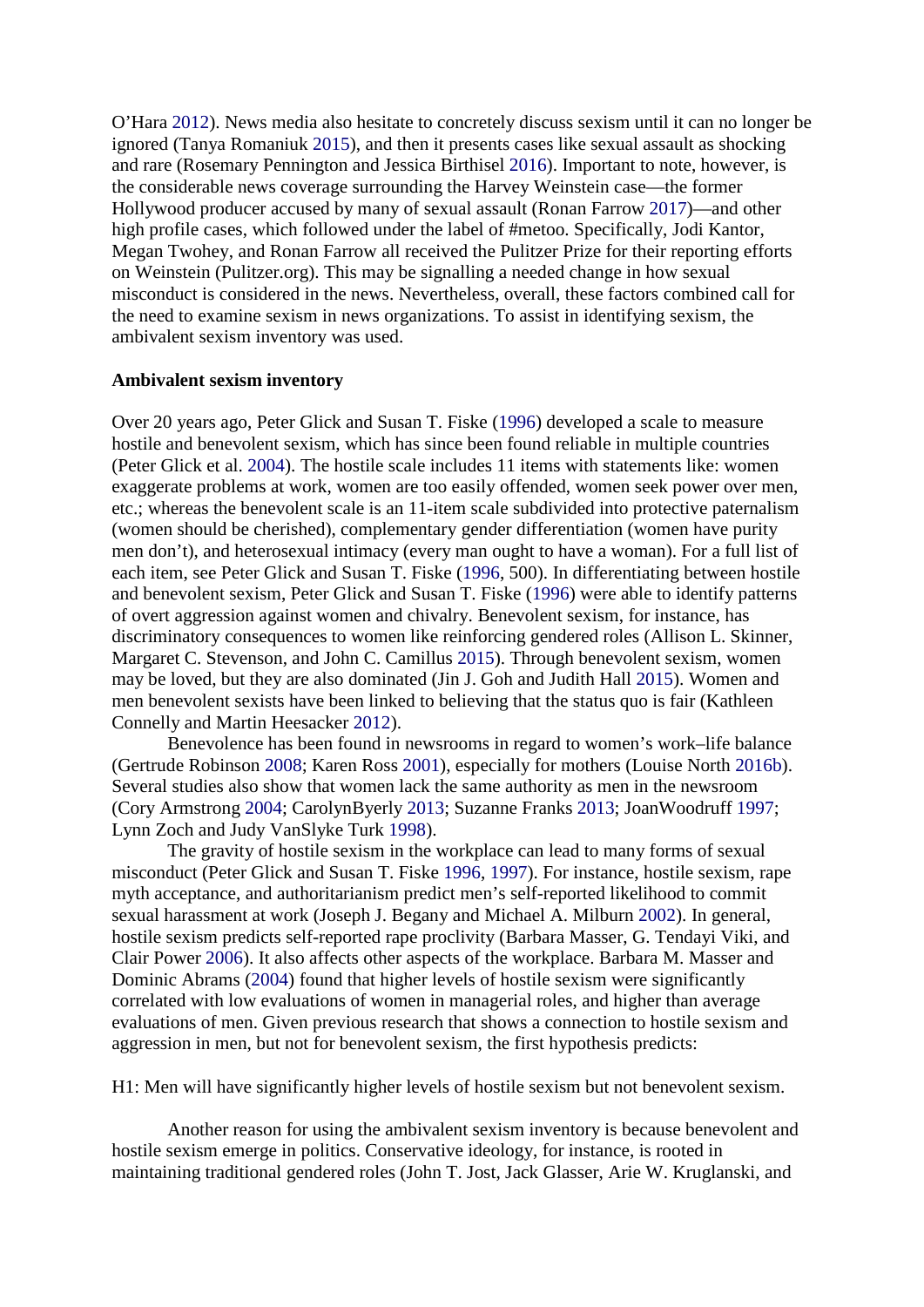Frank J. Sulloway 2003), which is encapsulated in benevolent sexism. Though not directly measuring conservative ideology, but overlapping with it, right-wing authoritarianism has been found to predict hostile and benevolent sexism in men and women (Jesus Canto, Fabiola Perles, and Jesus San Martin 2014; Chris Sibley, Nickola Overall, and John Duckitt 2007). Furthermore, in the 2016 US presidential election, voting for Donald Trump was predicted by hostile and benevolent sexism (Jarrod Bock, Jennifer Byrd-Craven, and Melissa Burkley 2017). Since conservatism has been directly linked with ambivalent sexism, this study accounts for both the partisanship of the website and individual levels of conservatism by hypothesizing the following:

H2a: Reporters working for conservative websites will have higher levels of hostile sexism than reporters working for moderate or liberal websites.

H2b: Reporters working for conservative websites will have higher levels of benevolent sexism than reporters working for moderate or liberal websites.

H3a: Overall levels of conservatism will predict hostile sexism.

H3b: Overall levels of conservatism will predict benevolent sexism.

#### **Method**

An online survey administered by Qualtrics was used for this study  $(N = 210)$ . After potential participants were identified through Qualtrics, they were sent a pre-approved email asking for their participation. Two filtering questions were also asked of participants to ensure the correct target sample. All participants were actively working for political news websites as reporters. Demographic questions were then asked, followed by questions relating to attitudes on sexism. In terms of sex, 52.9% identified as male, 46.8% as female. When asked about race, 70% classified themselves as white non-Hispanic, 15.7% as Black/African American non-Hispanic, 8.6% as Latinx/Hispanic, 4.8% as Asian, and 1.4% as Indigenous.

Participants also varied in work experience and education. Only 7.6% answered they had less than a year of relevant working experience, 27.6% had 2–4 years, 25.3% had 5–7 years, and 39.6% had 8 or more years. In relation to education obtained, 1.4% reported less than high school diploma, 12.4% had a high school diploma, 18.6% had some college but no degree, 16.2% had a two-year degree, 38.2% reported a bachelor's degree, 10% had a master's degree, and 2.9% had obtained a Ph.D. Personal level of conservatism was measured on a 7 point scale (1 = totally liberal to  $7 =$  totally conservative). Finally, participants were asked to categorize the partisanship of the website they work for, ranging from somewhat to very conservative (37.1%), moderate (31%), to somewhat to very liberal (31.9%).

#### **The ambivalent sexism inventory**

Participants were asked questions from the 11-item hostile sexism scale and the 11-item benevolent sexism scale (Peter Glick and Susan T. Fiske 1996). A 7-point Likert scale was used ranging from  $1 =$  strongly disagree to  $7 =$  strongly agree. Six of the items were reverse coded: feminists are making reasonable demands; feminists are not seeking more power than men; few women tease men sexually; people are often happy without heterosexual romance; in a disaster, women need not be rescued first; and men are complete without women.

A factor analysis with Promax rotation was then run. Results show a Kaiser-Meyer-Olkin measure of .88, above the recommended value of .6, and significant Bartlett's test of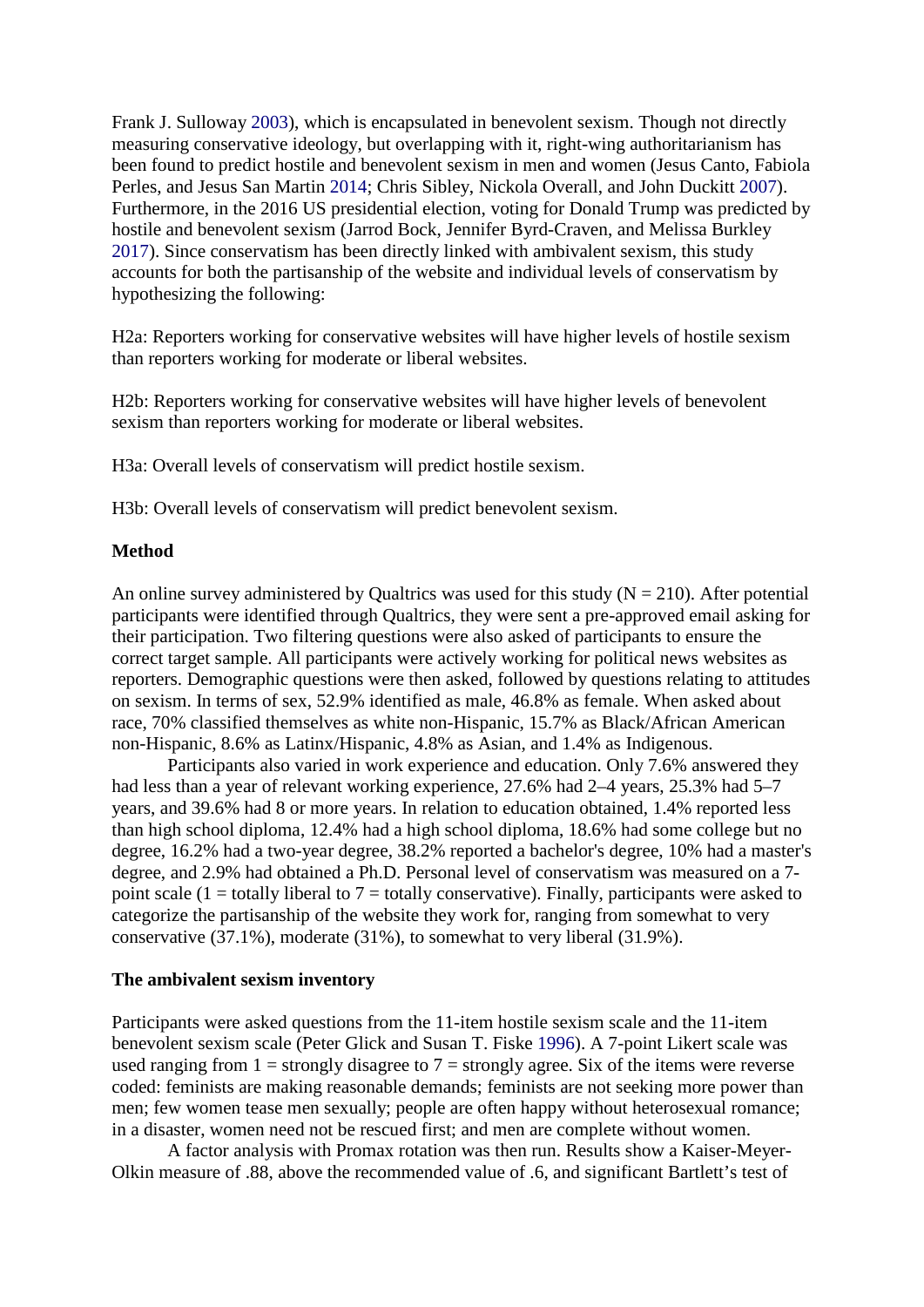sphericity ( $\chi$ 2 (231) = 2578.10, p < .001). Factor loadings were then examined, grouping scores of .40 or higher together (see Table 1).

For the most part, the variables loaded as previously identified by Peter Glick and Susan T. Fiske (1996) into one category for hostile sexism and three sub-categories for benevolent sexism: protective paternalism, complementary gender differentiation, and heterosexual intimacy. All the variables assigned to hostile sexism strongly loaded with the exception of the variable "few women tease men sexually." That variable was removed and the remaining variables were combined into a ratio level scale ( $\alpha = .93$ ).

All four expected variables loaded with protective paternalism, with the addition of "Every man ought to have a woman he adores." Although this variable was originally intended for heterosexual intimacy, it makes sense it loaded with protective paternalism since it is referring to a man adoring a woman, and thus expected to protect said loved woman. The five variables were combined ( $\alpha = .70$ ). The three variables for complementary gender differentiation also loaded as expected ( $\alpha = .80$ ). On the other hand, the heterosexual intimacy variables did not fully load as expected (see Table 1) and did not have strong reliability ( $\alpha$  = .47). Heterosexual intimacy was consequently eliminated from the analysis.

|                                                            |         | <b>Factor Loadings</b>    |                                               |                           |  |  |
|------------------------------------------------------------|---------|---------------------------|-----------------------------------------------|---------------------------|--|--|
| Item                                                       | Hostile | <b>Benevolent Sexism</b>  |                                               |                           |  |  |
|                                                            | Sexism  | Protective<br>Paternalism | Complementa<br>ry<br>Gender<br>Differentiatio | Heterosexu<br>al Intimacy |  |  |
| A good woman should be on a pedestal                       |         | .66                       | n                                             |                           |  |  |
| Women should be cherished                                  |         | .86                       |                                               |                           |  |  |
| Men should sacrifice to provide                            |         | .70                       |                                               |                           |  |  |
| Women need not be rescued first (r)                        |         | .53                       |                                               |                           |  |  |
| Women have a superior moral sensibility                    |         |                           | .78                                           |                           |  |  |
| Women have a purity few men possess                        |         |                           | .74                                           |                           |  |  |
| Women have a more refined sense of taste                   |         |                           | .70                                           |                           |  |  |
| Every man ought to have a women                            |         | .65                       |                                               | .12                       |  |  |
| Men are incomplete without women                           |         |                           |                                               | .80                       |  |  |
| Men are complete without women (r)                         |         |                           |                                               | .42                       |  |  |
| People are often happy without<br>heterosexual romance (r) |         |                           |                                               | .76                       |  |  |
| Women exaggerate problems at work                          | .85     |                           |                                               |                           |  |  |
| Women are too easily offended                              | .90     |                           |                                               |                           |  |  |
| Most women interpret innocent remarks<br>as sexist         | .91     |                           |                                               |                           |  |  |
| When women lose fairly, they claim<br>discrimination       | .91     |                           |                                               |                           |  |  |
| Women seek special favours                                 | .86     |                           |                                               |                           |  |  |

Table 1. Summary of exploratory factor analysis results for hostile and benevolent sexism (protective paternalism, complementary gender differentiation, and heterosexual intimacy).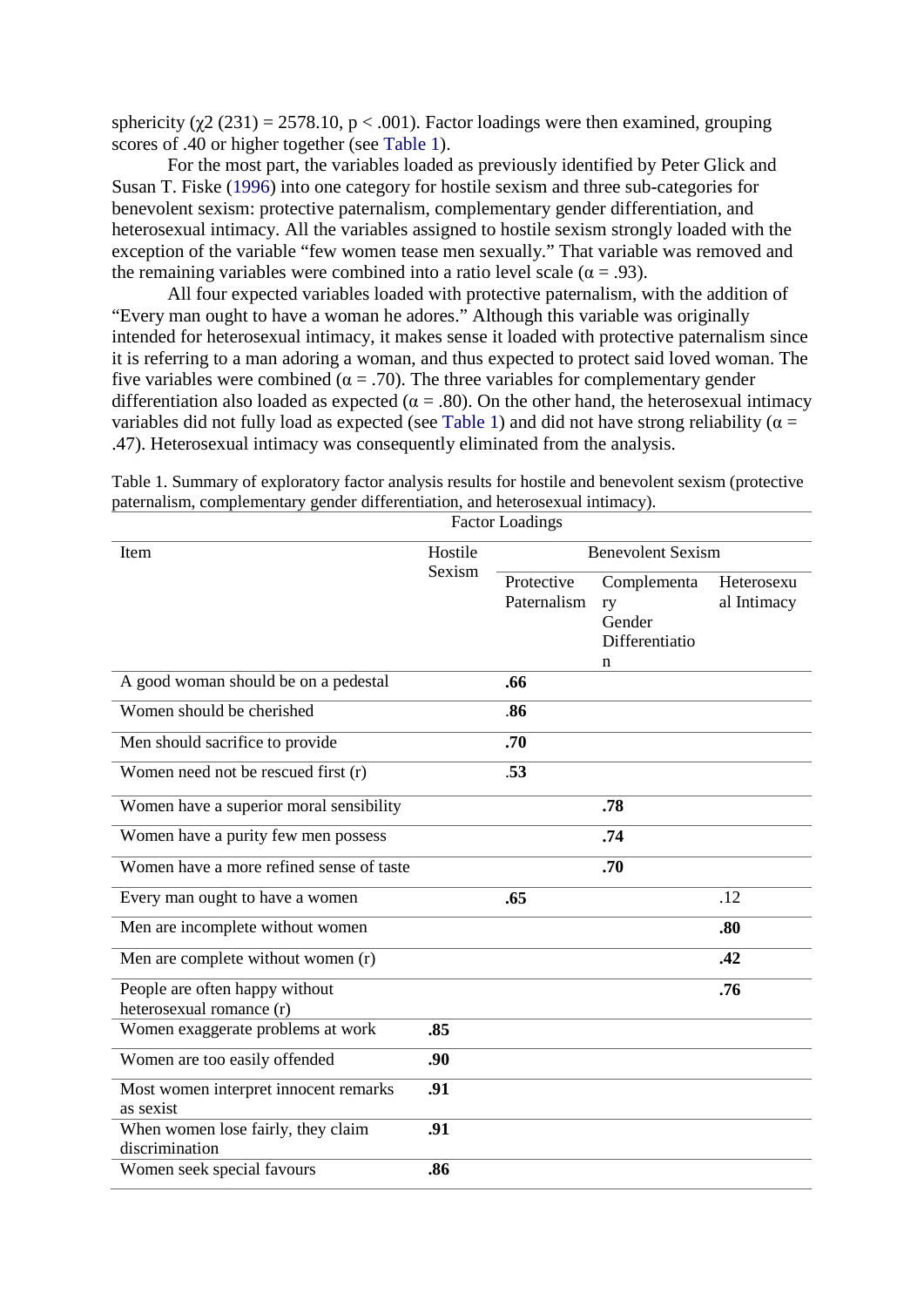| <b>Feminists are making reasonable demands</b> .54<br>(r) |      |      |       |      |
|-----------------------------------------------------------|------|------|-------|------|
| Women seek power over men                                 | .79  |      |       |      |
| Feminists are not seeking power over men<br>(r)           | .53  |      |       |      |
| Few women tease men sexually                              | .03  |      |       |      |
| Men are put on tight leashes                              | .73  |      |       |      |
| Women fail to appreciate men                              | .74  |      |       |      |
| Eigenvalues                                               | 6.82 | 1.75 | 4.07  | 1.12 |
| % of variance                                             | 31   | 7.96 | 18.50 | 5.09 |

*Note:* Factor loadings over .40 appear in bold.  $(r)$  = reversed coded.

#### **Results**

In order to answer H1, which stated that men will have significantly higher levels of hostile sexism but not benevolent sexism, independent t-tests were run between sex and the three sexism scales. There was significance for hostile sexism,  $t(208) = -3.36$ ,  $p \le 0.001$ . Women  $(M = 3.37, SD = 1.51)$  had lower levels than men  $(M = 4.04, SD = 1.39)$ . There was also significance for protective paternalism, t(208) = −3.04, p  $\leq$  .001. Women (M = 4.31, SD = 1.14) again had lower levels than men  $(M = 4.78, SD = 1.13)$ . However, there was no significance for complementary gender differentiation,  $t(208) = .52$ ,  $p > .05$ . Women (M = 4.31,  $SD = 1.14$ ) scored only slightly lower than men  $(M = 4.78, SD = 1.13)$ . Since men had significantly higher levels of hostile sexism, as well as benevolence for protective paternalism, H1 is consequently only partially supported.

Next, a one-way ANOVA was run to compare levels of hostile sexism and partisanship of website (H2a), with significant results,  $F(2, 207) = 16.94$ ,  $p < .001$ , partial  $\eta$ 2 = .14. Bonferroni post-hoc comparisons revealed that those working for conservative websites ( $M = 4.39$ ,  $SD = 1.38$ ) had significantly higher levels of hostile sexism than those working for moderate ( $M = 3.39$ ,  $SD = 1.48$ ) and liberal ( $M = 3.16$ ,  $SD = 1.28$ ) websites. There was no significance between moderate and liberal websites. H2a is supported.

Two one-way ANOVAs were then run between the benevolent sexism scales and website partisanship to answer H2b. There was no significant differences between the website partisanship and protective paternalism,  $F(2, 207) = .1.54$ , p > . 05, partial  $n^2 = .02$ , or complementary gender differences,  $F(2, 207) = .84$ ,  $p > .05$ , partial  $p2 = .01$ . H2b is not supported.

Multiple regression was used to answer H3, which predicted that overall conservatism would predict hostile and benevolent sexism. Other predictors were included: sex, race, education, and years of experience. Firstly, hostile sexism was significant, for conservative, F(8, 69) = 2.84, p  $\leq$  .001, moderate, F(7, 57) = 3.61, p  $\leq$  .001, and liberal, F(8, 58) = 3.27, p  $\leq$ .001, websites. Table 2 illustrates the breakdown of each predictor. As shown above, sex was a significant predictor, but only for conservative and liberal websites. The only other significant predictor was level of conservatism, regardless of website partisanship. H3a is supported.

Next, protective paternalism was measured by website partisanship, with significant results for conservative  $F(8, 69) = 2.12$ ,  $p \le 0.05$ , and liberal  $F(8, 58) = 4.48$ ,  $p \le 0.001$ , websites but not for moderate websites,  $F(7,57) = 1.13$ ,  $p > .05$ . Table 3 shows that once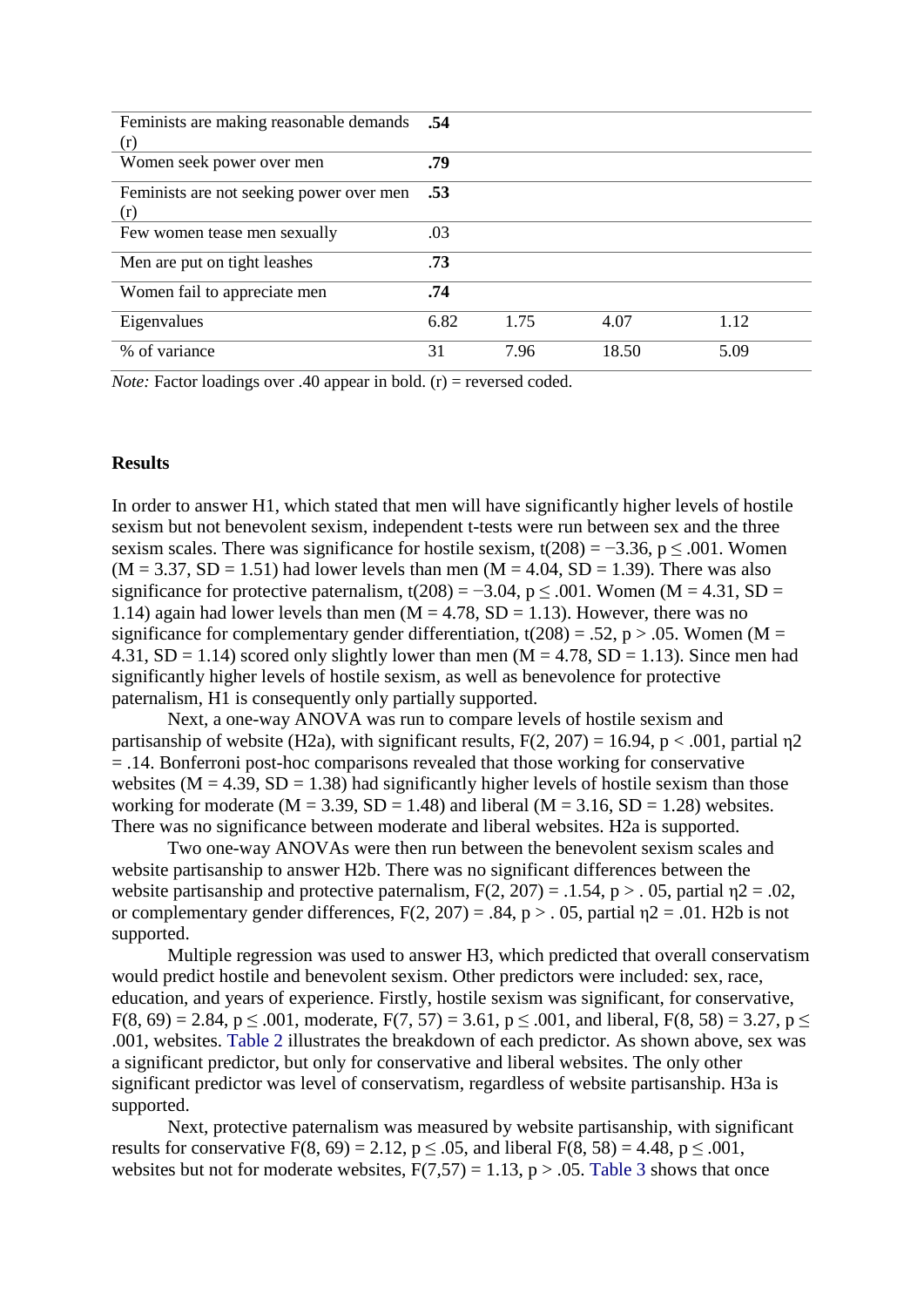again sex was a predictor for conservative and liberal websites. Level of conservatism was significant for liberal websites only. Interestingly, race was a predictor for liberal websites, but for self-identified Black/African American reporters only.

| Variable      | Conservative |        | Moderate         |             |        | Liberal |              |        |          |
|---------------|--------------|--------|------------------|-------------|--------|---------|--------------|--------|----------|
|               | B(SE)        |        | $\boldsymbol{t}$ | B(SE)       |        | t       | B(SE)        |        | t        |
| $Sex+$        | .83(.29)     | .30    | $2.85***$        | .10(.34)    | .03    | .29     | .75(.30)     | .29    | $2.52**$ |
| Black/African | .19(.48)     | .04    | 2.36             | $-.53(.51)$ | $-.12$ | $-1.05$ | $-.38(.34)$  | $-.13$ | $-1.11$  |
| $American++$  |              |        |                  |             |        |         |              |        |          |
| Latinx        | .67(.55)     | .13    | 1.23             | .40(.70)    | .07    | .58     | $-.04(.47)$  | $-.01$ | $-.08$   |
| Asian         | $-1.08(.69)$ | $-.17$ | $-1.56$          | .85(.71)    | .14    | 1.20    | $-.12(.84)$  | $-.02$ | $-.14$   |
| Indigenous    | $-1.05(.94)$ | $-.12$ | $-1.11$          | N/A         |        |         | $-1.0(1.12)$ | $-.10$ | $-.85$   |
| Education     | .04(.11)     | .04    | .34              | $-13(.14)$  | $-.11$ | $-.90$  | $-.14(.11)$  | $-.15$ | $-1.29$  |
| Experience    | $-.07(.12)$  | $-.07$ | $-.59$           | $-.21(.12)$ | $-.19$ | $-1.65$ | .08(.11)     | .09    | .72      |
| Level of      | .26(.11)     | .27    | $2.36*$          | .47(.12)    | .44    | 3.79*** | .23(.09)     | .29    | $2.43**$ |
| Conservatism  |              |        |                  |             |        |         |              |        |          |
| R             | .50          |        |                  | .55         |        |         | .56          |        |          |
| $\Delta R^2$  | .16          |        |                  | .22         |        |         | .22          |        |          |

Table 2. Levels of hostile sexism by website partisanship.

\**p* < .05; \*\**p* < .01; \*\*\**p* < .001

 $+$  Referent = male

 $++$  Referent = white non-Hispanic

Table 3. Levels of protective paternalism (benevolent sexism) by website partisanship.

| Variable      | Conservative  |        |         | Moderate     |        |         | Liberal     |        |           |
|---------------|---------------|--------|---------|--------------|--------|---------|-------------|--------|-----------|
|               | B(SE)         | Ш      | t       | B(SE)        | П      | t       | B(SE)       | Ш      | t         |
| <b>Sex</b>    | .53(.24)      | .25    | $2.23*$ | .16(.31)     | .07    | .52     | .65(.27)    | .27    | $2.43**$  |
| Black/African | .58(.39)      | .16    | 1.49    | .09(.46)     | .03    | .19     | 1.24(.30)   | .45    | $4.07***$ |
| American      |               |        |         |              |        |         |             |        |           |
| Latinx        | $-19(.44)$    | $-.05$ | $-.42$  | $-0.96(.63)$ | $-.20$ | $-1.52$ | .04(.42)    | .01    | .09       |
| Asian         | $-.47(.57)$   | $-.10$ | $-.82$  | $-.22(.64)$  | $-.20$ | $-1.52$ | .92(.76)    | .13    | 1.21      |
| Indigenous    | $-1.39(0.77)$ | $-.20$ | 1.81    | N/A          |        |         | .37(1.07)   | .04    | .35       |
| Education     | $-.15(.09)$   | $-.19$ | $-1.63$ | $-11(.13)$   | $-.12$ | $-.87$  | $-.06(.10)$ | $-.07$ | $-.58$    |
| Experience    | $-.07(.10)$   | $-.09$ | $-.73$  | .03(.11)     | .03    | .24     | .15(.10)    | .17    | 1.49      |
| Level of      | .02(.03)      | .02    | .19     | .14(.11)     | .16    | 1.21    | .19(.08)    | .25    | $2.24*$   |
| Conservatism  |               |        |         |              |        |         |             |        |           |
| $\mathbf R$   | .45           |        |         | .30          |        |         | .62         |        |           |
| $\Delta R^2$  | .11           |        |         | $-.02$       |        |         | .30         |        |           |

 $\frac{1}{2}$   $\frac{1}{2}$   $\frac{1}{2}$   $\frac{1}{2}$   $\frac{1}{2}$   $\frac{1}{2}$   $\frac{1}{2}$   $\frac{1}{2}$   $\frac{1}{2}$   $\frac{1}{2}$   $\frac{1}{2}$   $\frac{1}{2}$   $\frac{1}{2}$   $\frac{1}{2}$   $\frac{1}{2}$   $\frac{1}{2}$   $\frac{1}{2}$   $\frac{1}{2}$   $\frac{1}{2}$   $\frac{1}{2}$   $\frac{1}{2}$   $\frac{1}{2}$ 

 $+$  Referent = male

 $++$  Referent = white non-Hispanic

Finally, complementary gender differentiation was run, with no significance for conservative,  $F(8, 69) = 1.06$ ,  $p > .05$ ,  $R = .33$ , adj  $R2 = .01$ , moderate  $F(7, 57) = 2.29$ ,  $p >$ .05, R = .24, adj R2 = -.06, or liberal F(8, 58) = 2.73, p > .05, R = .41, adj R2 = .05, websites. H3b is consequently not supported, with the exception of level of conservatism predicting protective paternalism for liberal websites.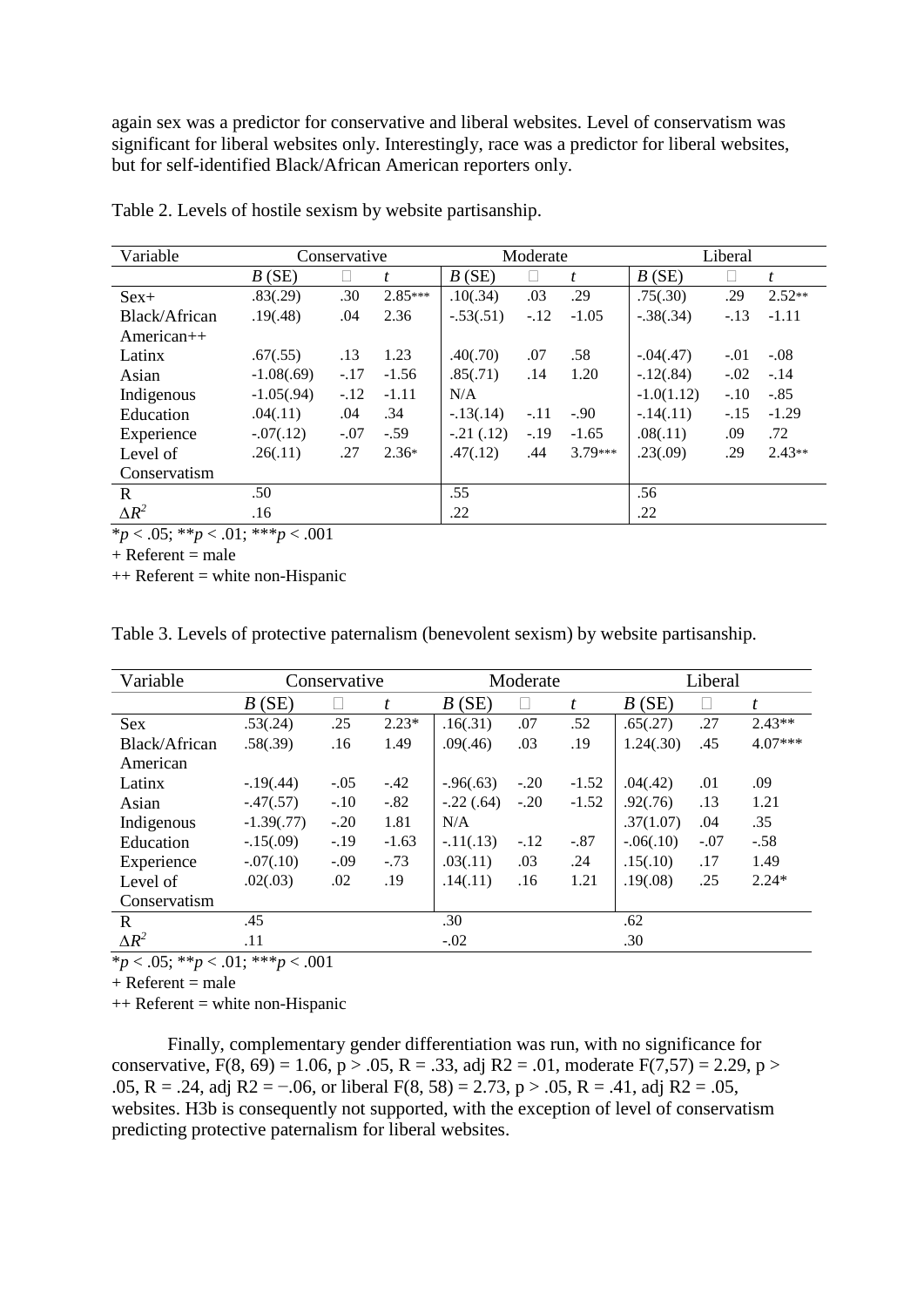#### **Discussion**

This study conducted a survey of political online reporters to explore attitudes of ASI. Sexism is commonplace in American politics, and political news coverage reflects that (Donatella Campus 2013). Some examples in news include a TV host "joking" about giving then presidential candidate Hillary Clinton a Quaalude (Noreen Malone 2018), objectifying former vice-presidential candidate Sarah Palin (Diana B. Carlin and Kelly L. Winfrey 2009), normalizing Senator Warren being called Pocahontas (Jonathan Allen 2018), and slut shaming and exploiting Monica Lewinsky (Tracy Everbach 2017).

ASI was chosen because of its delineation between hostile and benevolent sexism (Peter Glick and Susan T. Fiske 1996, 1997), both of which serve to subjugate women professionally. Hostile sexists position women as a threat tomen in the workplace. For example, hostile sexism has been correlated with negative evaluations of female job candidates (Barbara M. Masser and Dominic Abrams 2004), a proclivity to sexually harass co-workers (Joseph J. Begany and Michael A. Milburn 2002), retaliation if feeling unjustly treated at work (Franciska Krings and Stephanie Facchin 2009), and a higher tolerance of sexual harassment of others (Brenda L. Russell and Kristin Y. Trigg 2004). Benevolent sexism manifests by failing to promote women to higher managerial roles (Ivona Hideg and D. Lance Ferris 2016), expecting women work colleagues to exhibit traditional gendered norms (Gloria Fraser, Danny Osborne, and Chris G. Sibley 2015), enforcing workplace restrictions on women in the name of safety (Miguel Moya, Peter Glick, Francisca Exposito, Soledad De Lemus, and Joshua Hart 2007), and only offering women "chivalry" if they don't challenge men's dominance (Jessica Good and Laurie Rudman 2010).

Political online reporters were surveyed because of previous research, which shows that individual political ideology influences ASI (e.g., Jarrod Bock, Jennifer Byrd-Craven, and Melissa Burkley 2017; Jesus Canto, Fabiola Perles, and Jesus San Martin 2014; Chris G. Sibley, Nickola Overall, and John Duckitt 2007), coupled with gender imbalance found in traditional political news (e.g., Geri Zeldes and Frederick Fico 2005), and now political news websites (Edda Humprecht and Frank Esser 2017). As in other media industries, newsrooms are starting to fire or suspend several men in prominent positions accused of sexual misconduct (Doug Criss 2017). Nevertheless, the industry is not purged of sexism or its effects (Frederick T. Attenborough 2013).

Firstly, it was found that men had significantly higher levels of hostile sexism than women. Table 1 outlines the specific variables of hostile sexism. To be perceived as exaggerating problems at work, being easily offended, or unjustly declaring discrimination or sexism, creates significant problems for women. Furthermore, understanding that hostile sexism leads to several negative consequences in the workplace, including sexual harassment (Joseph J. Begany and Michael A. Milburn 2002) and retaliation (Franciska Krings and Stephanie Facchin 2009), these results add insight into why the majority of journalists fear reporting sexual harassment (Janet Harris, Nick Mosdell, and James Griffiths 2016; IWMF 2013; Louise North 2016a).

Since benevolent sexism is often disguised as positive (Peter Glick and Susan T. Fiske 1996, 1997), it was predicted that for the benevolent sexism scores, women and men would score similarly. This was true for complementary gender differentiation, but men had significantly higher levels of protective paternalism. In other words, men had a higher need of "protecting" women than women had of men "protecting" them. Eden B. King, Michelle R. Whitney Botsford, Stephanie Kazama Hebl, Jeremy F. Dawson, and Andrew Perkins (2012) found that this sense of protection of women can lead to assigning women less challenging work assignments. Conversely, women and men both perceived women to have a higher sense of morality and taste than men.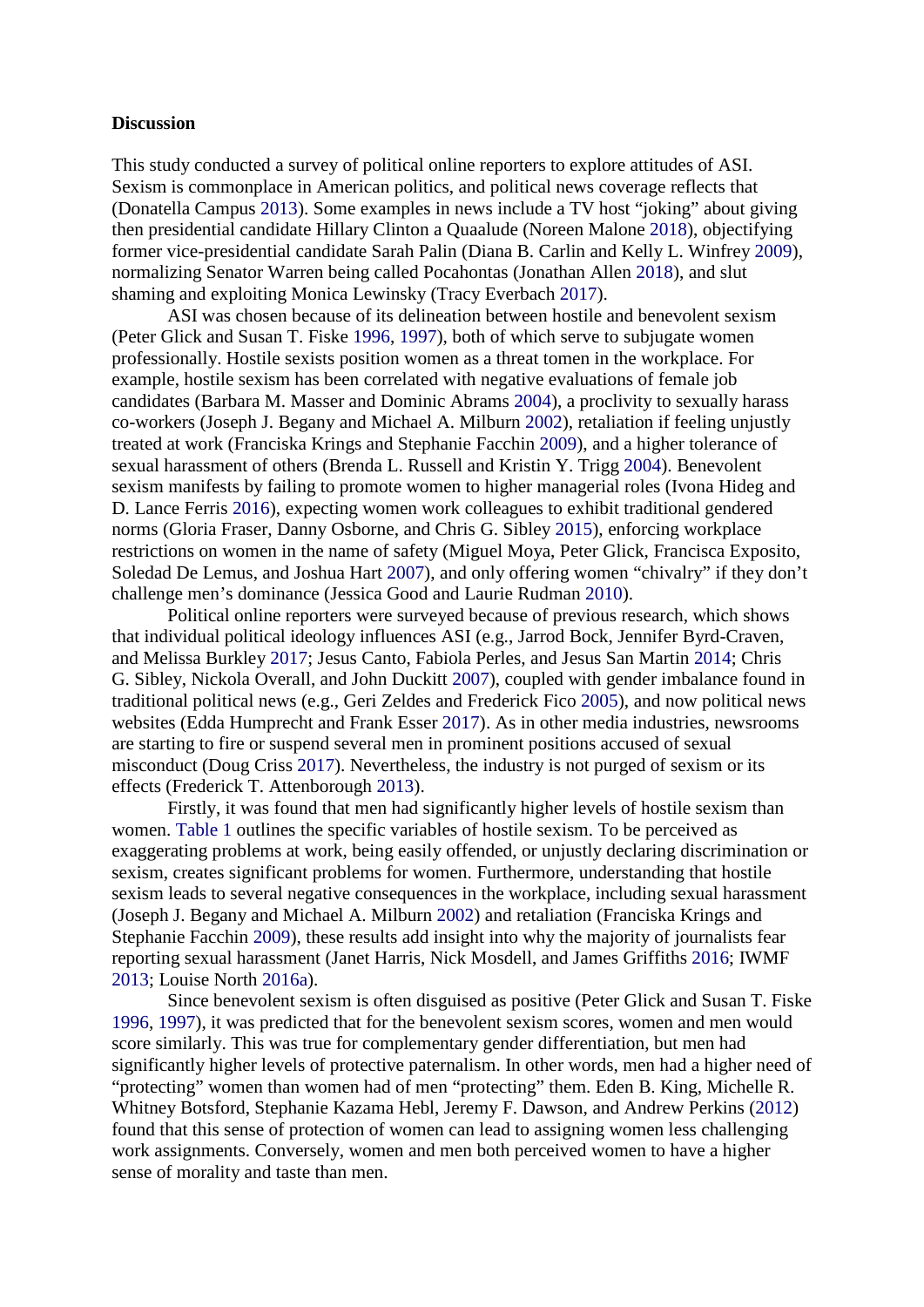Besides sex, the two measures of conservatism were also significant. Firstly, those working for conservative websites had higher levels of hostile sexism, but not benevolent sexism. Regardless, of website partisanship, individual levels of conservatism predicted hostile sexism, but not benevolent sexism. Also, those working for conservative websites had higher levels of hostile sexism, but that sex and level of conservatism predicted hostile sexism despite website partisanship.

Just as Bock, Byrd-Craven, and Burkley (2017) found that ASI predicted support for Trump in the 2016 US presidential election—signifying the impact attitudes towards women had on the election's voter outcome, this study confirms hostility also exists with conservative political online reporters. This is of particular importance when considering the myriad of gendered related issues that have arisen in US politics recently, not to mention the dominance of white men in the Trump administration (Annie Lowrey and Steven Johnson 2018). Some of the developments include changing health care policies to adversely target women (Janel George 2018); proposing a gag rule on abortions of Title X family planning sites like Planned Parenthood (Jessica Ravitz 2018); overturning guidance on Title IX (Maria Danilova 2017); stating that domestic abuse is not cause for immigration status (Katie Brenner and Caitlin Dickerson 2018); enforcing and proposing restrictions on reproductive rights (Francoise Girard 2017); Trump's public aggression against women, self-confessed sexual assault, and accused sexual misconduct (Claire Cohen 2017); overturning equal pay measures (Clair O'Connor 2017); SCOTUS ruling that pregnancy centres can withhold reproductive information from women (Arianne De Vogue and Clare Foran 2018); Trump publicly dismissing the importance of the #metoo movement (Margaret Hartmann 2018); and the list goes on.

Political reporters with potentially high levels of ASI are covering these political issues. More is needed to understand the full consequences of this, but previous research shows that gendered related issues in political news are undervalued (Eric Freedman and Frederick Fico 2005; Eric Freedman, Frederick Fico, and Megan Durisin 2010; Karen Ross 2001), fraught with gender stereotypes (Cory Armstrong, Michael Boyle, and McLeod Douglas 2012), and lack women's perspectives (Cory Armstrong 2004)—to which sexism contributes. For example, one perennial gender-related political issue in the US is reproductive rights. This issue is often covered in news as a moral debate and lacks medical foundations (Richard M. Brown 1979). In the final 2016 presidential debate, then candidate Trump went as far as to state: "you can take the baby and rip the baby out of the womb of the mother just prior to the birth of the baby" (Danielle Paquette 2016). This false narrative made headline news. Since previous research connects sexism to being anti-abortion (Gordon Hodson and Cara C. MacInnis 2017), those with higher ASI are less likely to challenge this false narrative. Subsequently, the effects of sexism on how political issues are covered are important. It is also important to note the potential impact of ASI when covering female politicians—as news coverage is often sexist (Donatella Campus 2013; Sarah J. Gervais and Amy L. Hillard 2011; Kathleen Hall Jamieson 1995).

#### **Limitations and future research**

This study is not without limitations and is one step towards better understanding how sexism manifests in political online news. Thiswas a study within the US context only. More research is needed beyond one country. This was a quantitative study designed to identify levels of ASI and its predicting factors. Qualitative research such as in-depth interviews or ethnographic observations could give further insight into the motivation and impact of high levels of ASI. Content and textual analyses of political online news coverage could also measure the impact of sexism on content. Previous research into partisanship news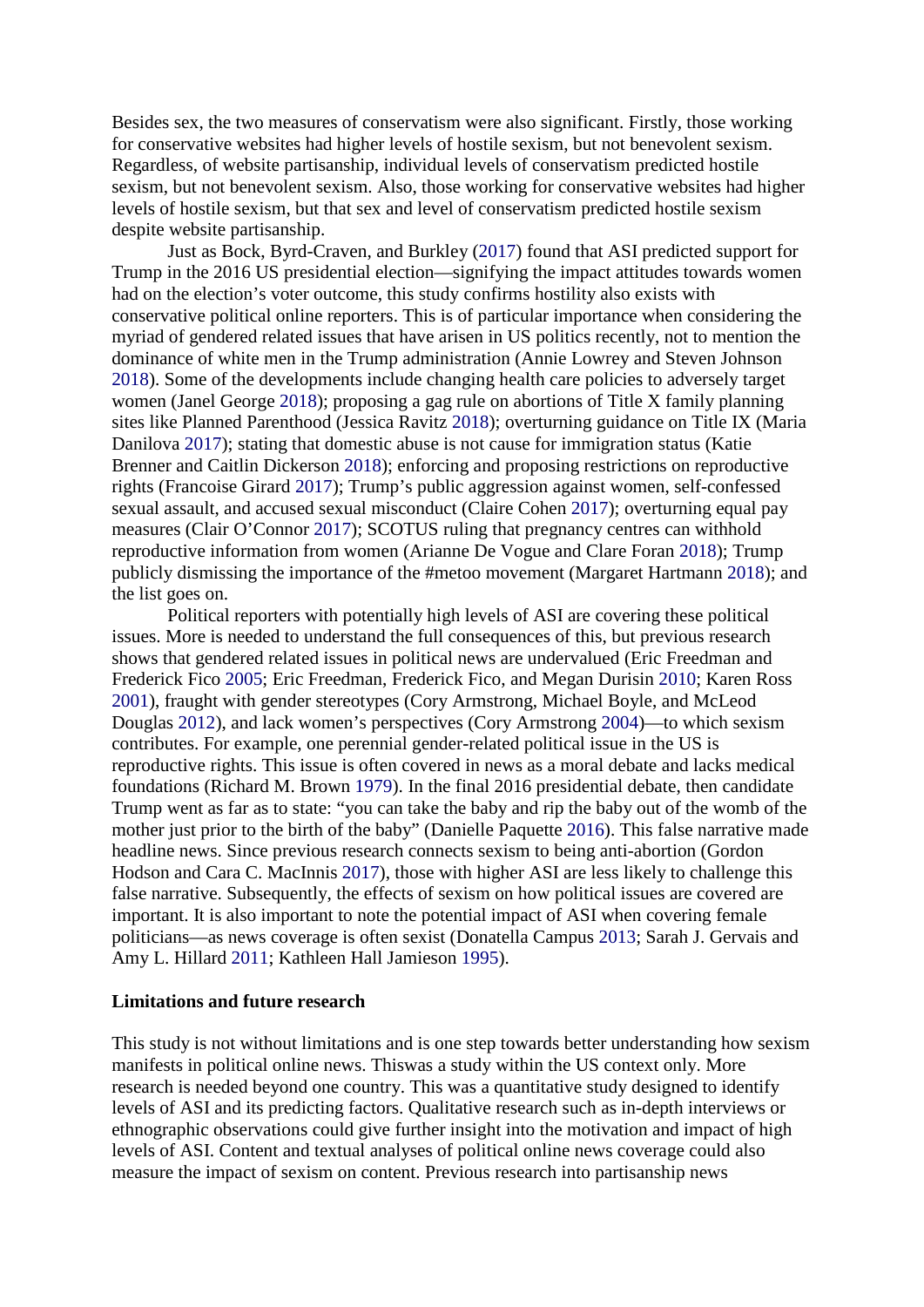consumption has largely focused on audience effects in regard to the hostile media effect (Robert P. Vallone, Lee Ross, and Mark R. Lepper 1985) and polarization (Ariel Hasell and Brian E. Weeks 2016; Natalie J. Stroud 2010). The results here call for the need to understand partisanship news consumption on sexist attitudes and reaction to gender-related political issues.

# **Conclusion**

The results of this study highlight the importance of not only gender, but also political partisanship of the news organization, and individual political ideology when considering sexism in news. By using ASI, it also establishes that different types of sexism manifest in different ways. Noting that hostile sexism was predicted by gender, website partisanship, and political ideology demonstrates the challenge of eradicating sexism from the newsroom and in news coverage. This study thus adds to previous research on the influence of gender on political news (e.g., Cory Armstrong 2004; Eric Freedman and Frederick Fico 2005; Eric Freedman, Frederick Fico, and Megan Durisin 2010), by adding the findings that hostility is higher in men and conservative journalists, but benevolence seems to be more ubiquitous regardless of gender and political ideology.

Overcoming sexism means to recognize that it exists. News media play an important role in this since they can inform the public of inequalities, or maintain power structures by either ignoring inequalities, or reinforcing them within their newsroom and content. Online news media like political websites have grown in professionalism and influence in the last decade. It is, therefore, important to understand their contribution to the overall news ecology in order to hold them accountable for their contribution to sexism in the news industry.

# **Disclosure statement**

No potential conflict of interest was reported by the author.

# **Funding**

This work was supported by City, University of London under an internal funding scheme.

# **Notes on contributor**

*Lindsey Blumell* is a lecturer at City, University of London. She holds a Ph.D. in media and

communication from Texas Tech University. She specializes in human rights representation in news,

with a special emphasis on gender. She has largely focused on how sexual violence against women is

portrayed in traditional and new media.

# **References**

Adams, Jad. 2014. *Women and the Vote: A World History*. Oxford: Oxford University Press. Adams, Terry, and Charles A. Tuggle. 2004. "ESPN's SportsCenter and Coverage of Women's Athletics: 'It's a Boys' Club.'" *Mass Communication & Society* 7 (2): 237- 248.

Aldoory, Linda, and Elizabeth Toth. 2002. "Gender Discrepancies in a Gendered Profession: A Developing Theory for Public Relations." *Journal of Public Relations Research* 14 (2): 103-126.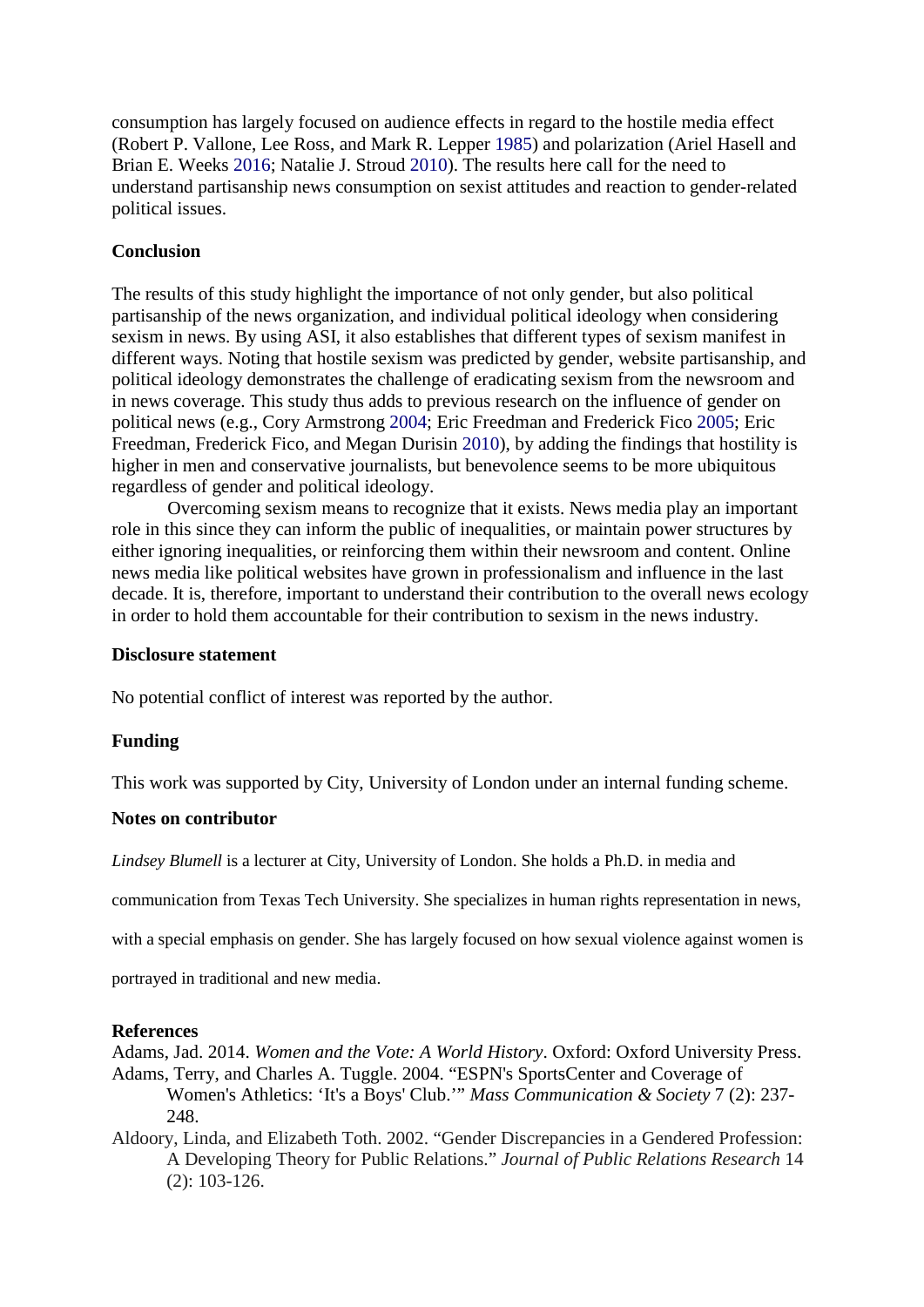- Allen, Jonathan. 2018. "Trump Challenges 'Pocahontas' Warren to DNA Test to Prove She's Native American." *NBC*, July 6. Accessed July 15, 2018. [https://www.nbcnews.com/politics/politics-news/trump-challenges-pocahontas](https://www.nbcnews.com/politics/politics-news/trump-challenges-pocahontas-warren-dna-test-prove-she-s-native-n889206)[warren-dna-test-prove-she-s-native-n889206.](https://www.nbcnews.com/politics/politics-news/trump-challenges-pocahontas-warren-dna-test-prove-she-s-native-n889206)
- Armstrong, Cory. 2004. "The Influence of Reporter Gender on Source Selection in Newspaper Stories." *Journalism & Mass Communication Quarterly* 81 (1): 139-154. doi:10.1177/107769900408100110.
- Armstrong, Cory, Michael Boyle, and Douglas McLeod. 2012. "A Global Trend: How News Coverage of Protests Reinforces Gender Stereotypes." *Journalism Studies* 13 (4): 633- 648. doi:10.1080/1461670X.2011.616404.
- Artwick, Claudette. 2014. "News Sourcing and Gender on Twitter." *Journalism* 15 (8): 1111- 1127. doi:10.1177/1464884913505030.
- Atkinson, Claire. 2017. "NBC Cuts its Ties With Mark Halperin." *NBC News*, October 30. Accessed January 14, 2018. [https://www.nbcnews.com/news/us-news/nbc-news-cuts](https://www.nbcnews.com/news/us-news/nbc-news-cuts-its-ties-mark-halperin-n815586)[its-ties-mark-halperin-n815586.](https://www.nbcnews.com/news/us-news/nbc-news-cuts-its-ties-mark-halperin-n815586)
- Attenborough, Frederick T. 2013. "Sexism Re-Loaded…or Sexism Re-Presented? Irrelevant Precision and the British Press." *Feminist Media Studies* 13 (4): 693-709. doi:10.1080/14680777.2012.700524.
- Bauder, David. 2017. "NPR News Chief Oreskes Ousted After Harassment Allegations." *Daily Herald*, November 1. Accessed January 14, 2018. [http://www.dailyherald.com/article/20171101/news/311019843.](http://www.dailyherald.com/article/20171101/news/311019843)
- Begany, Joseph J., and Michael A. Milburn. 2002. "Psychological Predictors of Sexual Harassment: Authoritarianism, Hostile Sexism, and Rape Myths." *Psychology of Men & Masculinity* 3 (2): 119-126.
- Blumell, Lindsey E. 2017. "She Persisted… and So Did He: Gendered Source Use during the Trump Access Hollywood Scandal." *Journalism Studies* 1-20. doi: 10.1080/1461670X.2017.1360150.
- Bock, Jarrod, Jennifer Byrd-Craven, and Melissa Burkley. 2017. "The Role of Sexism in Voting in the 2016 Presidential Election." *Personality and Individual Differences* 119: 189-193.
- Bowley, Graham, and Sydney Ember. 2015. "Bill Cosby, in Deposition, Said Drugs and Fame Helped Him Seduce Women." *The New York Times*, July 18. Accessed February 11, 2018. [https://www.nytimes.com/2015/07/19/arts/bill-cosby-deposition](https://www.nytimes.com/2015/07/19/arts/bill-cosby-deposition-reveals-calculated-pursuit-of-young-women-using-fame-drugs-and-deceit.html)[reveals-calculated-pursuit-of-young-women-using-fame-drugs-and-deceit.html.](https://www.nytimes.com/2015/07/19/arts/bill-cosby-deposition-reveals-calculated-pursuit-of-young-women-using-fame-drugs-and-deceit.html)
- Brenner, Katie, and Caitlin Dickerson. 2018. "Sessions Says Domestic and Gang Violence Are Not Grounds for Asylum." *The New York Times*, June 11. Accessed July 15, 2018. [https://www.nytimes.com/2018/06/11/us/politics/sessions-domestic-violence](https://www.nytimes.com/2018/06/11/us/politics/sessions-domestic-violence-asylum.html)[asylum.html.](https://www.nytimes.com/2018/06/11/us/politics/sessions-domestic-violence-asylum.html)
- Brown, Richard M. 1979. "The Gatekeeper Reassessed: A Return to Lewin." *Journalism & Mass Communication Quarterly* 56 (3): 595-679.
- Byerly, Carolyn. 2011. "Behind the Scenes of Women's Broadcast Ownership." *Howard Journal of Communications* 22 (1): 24-42.
- Byerly, Carolyn. 2013. "The US: Social Contradictions Also Seen in Newsrooms." In *The Palgrave International Handbook of Women and Journalism*, edited by Carolyn Byerly, 191-210. Basingstoke: Palgrave Macmillan.
- Campus, Donatella. 2013. *Women Political Leaders and the Media*. Basingstoke: Palgrave Macmillan.
- Canto, Jesus, Fabiola Perles, and Jesus San Martin. 2014. "The Role of Right-Wing Authoritarianism, Sexism and Culture of Honour in Rape Myths Acceptance." *Revista De Psicologia Social* 29 (2): 296-318. doi:10.1080/02134748.2014.918822.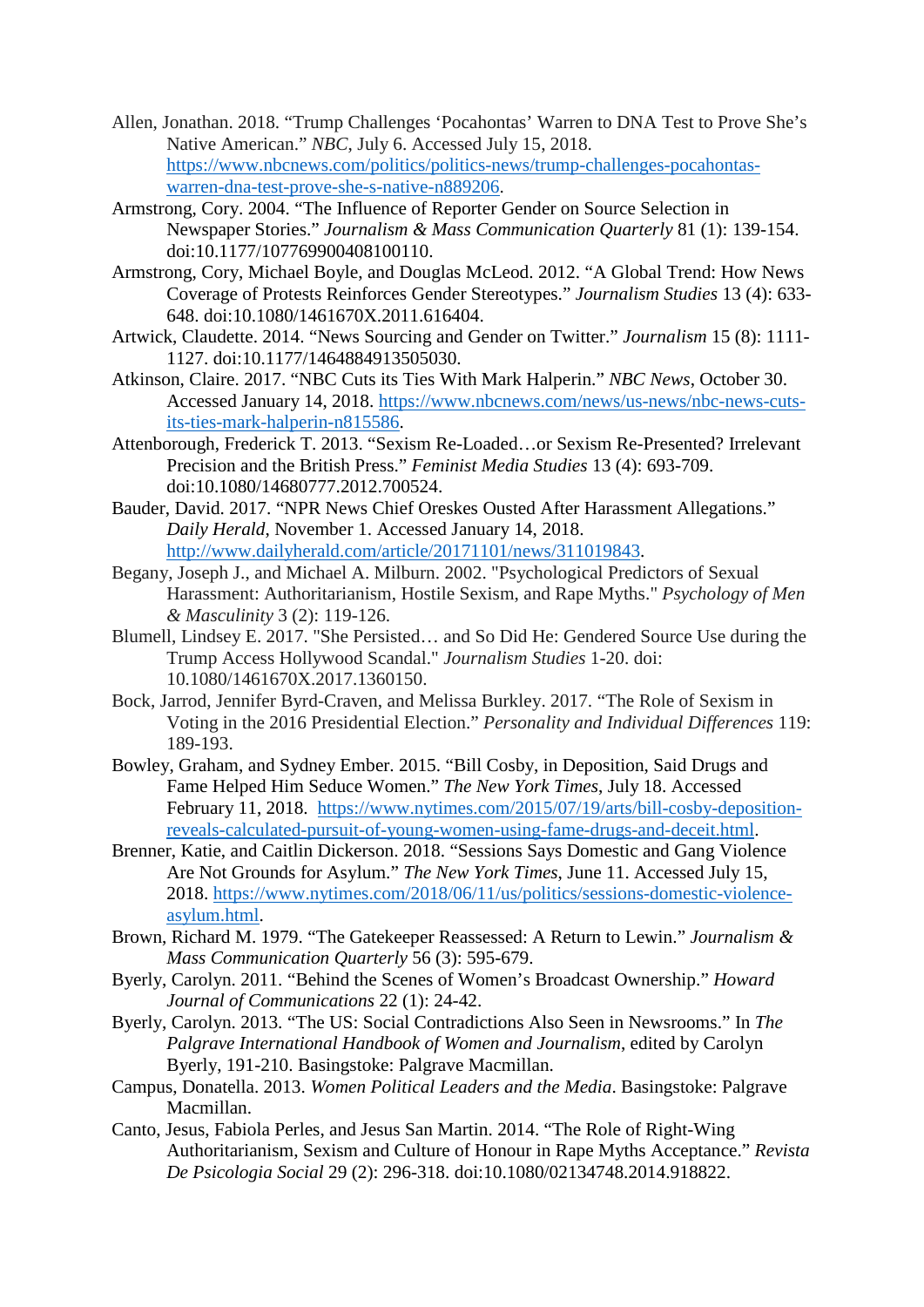- Carlin, Diana B., and Kelly L. Winfrey. 2009. "Have You Come a Long Way, Baby? Hillary Clinton, Sarah Palin, and Sexism in 2008 Campaign Coverage." *Communication Studies* 60 (4): 326-343.
- Christopher, Andrew N., and Melinda S. Mull. 2006. "Conservative Ideology and Ambivalent Sexism." *Psychology of Women Quarterly* 30 (2): 223-230.
- Chung, Chung J., Yonjae Nam, and Michael A. Stefanone. 2012. "Exploring Online News Credibility: The Relative Influence of Traditional and Technological Factors." *Journal of Computer‐Mediated Communication* 17 (2): 171-186.
- Cohen, Claire. 2017. "Donald Trump Sexism Tracker: Every Offensive Comment in One Place." *The Telegraph,* July 14. Accessed January 26, 2018. [https://www.telegraph.co.uk/women/politics/donald-trump-sexism-tracker-every](https://www.telegraph.co.uk/women/politics/donald-trump-sexism-tracker-every-offensive-comment-in-one-place/)[offensive-comment-in-one-place/.](https://www.telegraph.co.uk/women/politics/donald-trump-sexism-tracker-every-offensive-comment-in-one-place/)
- Connelly, Kathleen, and Martin Heesacker. 2012. "Why is Benevolent Sexism Appealing?" *Psychology of Women Quarterly* 36 (4): 432-443.
- Craft, Stephanie, and Wayne Wanta. 2004. "Women in the Newsroom: Influences of Female Editors and Reporters on the News Agenda." *Journalism & Mass Communication Quarterly* 81 (1): 124-38.
- Criss, Doug. 2017. "The (Incomplete) List of Powerful Men Accused of Sexual Harassment after Harvey Weinstein." *CNN*, November 1. Accessed January 26, 2018. [http://edition.cnn.com/2017/10/25/us/list-of-accused-after-weinstein-scandal](http://edition.cnn.com/2017/10/25/us/list-of-accused-after-weinstein-scandal-trnd/index.html)[trnd/index.html.](http://edition.cnn.com/2017/10/25/us/list-of-accused-after-weinstein-scandal-trnd/index.html)
- Danilova, Maria. 2017. "DeVos Scraps Obama-Era Guidance on Campus Sexual Assault." *PBS*, September 22. Accessed July 15, 2018. [https://www.pbs.org/newshour/education/devos-scraps-obama-era-guidance-campus](https://www.pbs.org/newshour/education/devos-scraps-obama-era-guidance-campus-sexual-assault)[sexual-assault.](https://www.pbs.org/newshour/education/devos-scraps-obama-era-guidance-campus-sexual-assault)
- De Vogue, Arianne, and Clare Foran. 2018. "Supreme Court Sides With Faith-Based Pregnancy Centers in Free Speech Case." *CNN*, June 26. Accessed July 15, 2018. [https://edition.cnn.com/2018/06/26/politics/supreme-court-abortion-california](https://edition.cnn.com/2018/06/26/politics/supreme-court-abortion-california-ruling/index.html)[ruling/index.html.](https://edition.cnn.com/2018/06/26/politics/supreme-court-abortion-california-ruling/index.html)
- Elmore, Cindy. 2007. "Recollections in Hindsight from Women who Left: The Gendered Newsroom Culture." *Women and Language* 30 (2): 18-27.
- Everbach, Tracy. 2017. "Monica Lewinsky and Shame: 1998 Newspaper Framing of 'That Woman.'" *Journal of Communication Inquiry* 41 (3): 268-287.
- Farrow, Ronan. 2017. "From Aggressive Overtures to Sexual Assault: Harvey Weinstein's Accusers Tell Their Stories." *The New Yorker*, October 23. Accessed October 24, 2017. [https://www.newyorker.com/news/news-desk/from-aggressive-overtures-to](https://www.newyorker.com/news/news-desk/from-aggressive-overtures-to-sexual-assault-harvey-weinsteins-accusers-tell-their-stories)[sexual-assault-harvey-weinsteins-accusers-tell-their-stories.](https://www.newyorker.com/news/news-desk/from-aggressive-overtures-to-sexual-assault-harvey-weinsteins-accusers-tell-their-stories)
- Franks, Suzanne. 2013. *Women and Journalism*. London: I.B. Tauris & Co. Ltd.
- Fraser, Gloria, Danny Osborne, and Chris G. Sibley. 2015. "'We Want You in the Workplace, But Only in a Skirt!' Social Dominance Orientation, Gender-Based Affirmative Action and the Moderating Role of Benevolent Sexism." *Sex Roles* 73 (5- 6): 231-244.
- Freedman, Eric, and Frederick Fico. 2005. "Male and Female Sources in Newspaper Coverage of Male and Female Candidates in Open Races for Governor in 2002." *Mass Communication and Society* 8 (3): 257-272. doi:10.1207/s15327825mcs0803\_5.
- Freedman, Eric, Frederick Fico, and Megan Durisin. 2010. "Gender Diversity Absent in Expert Sources for Elections." *Newspaper Research Journal* 31 (2): 20-33. doi:10.1177/073953291003100203.
- Gabler, Ellen, Jim Rutenberg, Michael Grynbaum, and Rachel Abrams. 2017. "NBC Fires Matt Lauer Over Misconduct Allegations." *The New York Times*, November 29.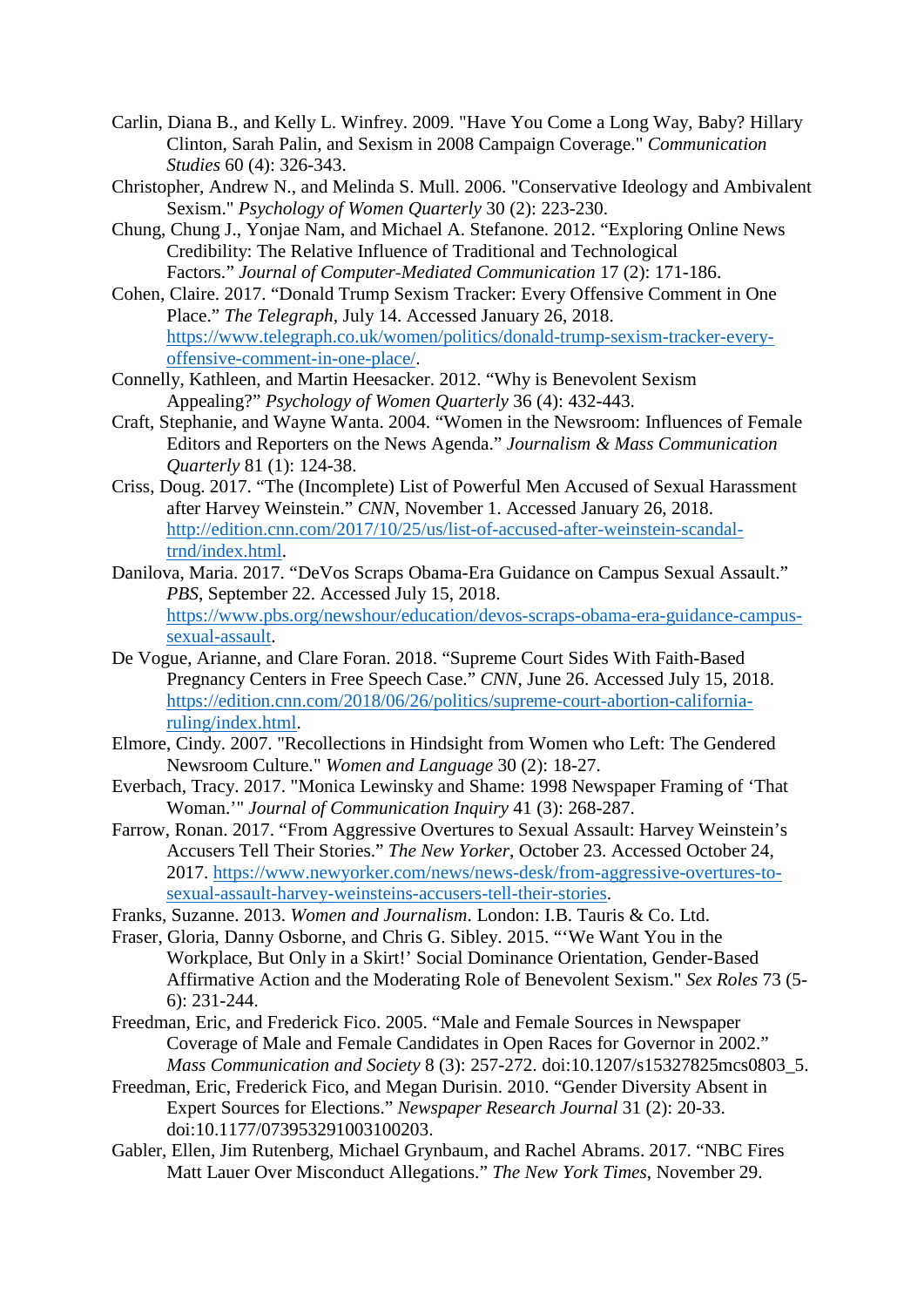Accessed January 14, 2018.

[https://www.nytimes.com/2017/11/29/business/media/nbc-matt-](https://www.nytimes.com/2017/11/29/business/media/nbc-matt-lauer.html?mtrref=www.google.co.uk&gwh=A0E00A95211E9A9271E0D12D9D29FC5E&gwt=pay)

[lauer.html?mtrref=www.google.co.uk&gwh=A0E00A95211E9A9271E0D12D9D29F](https://www.nytimes.com/2017/11/29/business/media/nbc-matt-lauer.html?mtrref=www.google.co.uk&gwh=A0E00A95211E9A9271E0D12D9D29FC5E&gwt=pay) [C5E&gwt=pay.](https://www.nytimes.com/2017/11/29/business/media/nbc-matt-lauer.html?mtrref=www.google.co.uk&gwh=A0E00A95211E9A9271E0D12D9D29FC5E&gwt=pay)

- Garcia, Alfredo M. 2014. "Gender History and the History of Women in Higher Education: An Educational Innovation Project." *Procedia - Social and Behavioral Sciences* 161: 289-294. doi:10.1016/j.sbspro.2014.12.076.
- George, Janel. 2018. "Trump Budget Strike Blows to Women's Health." *National Women's Health Center*, February 20. Accessed September 10, 2018. https://nwlc.org/blog/trump-budget-strikes-blows-to-womens-health/.
- Gervais, Sarah J., and Amy L. Hillard. 2011. "A Role Congruity Perspective on Prejudice toward Hillary Clinton and Sarah Palin." *Analyses of Social Issues and Public Policy* 11 (1): 221-40.
- Girard, Francoise. 2017. "Implications of the Trump Administration for Sexual and Reproductive Rights Globally." *Reproductive Health Matters* 25 (49): 6-13.
- Glick, Peter, and Susan T. Fiske. 1996. "The Ambivalent Sexism Inventory: Differentiating Hostile and Benevolent Sexism." *Journal of Personality and Social Psychology* 70 (3): 491-512.
- Glick, Peter, and Susan T. Fiske. 1997. "Hostile and Benevolent Sexism: Measuring Ambivalent Sexist Attitudes toward Women." *Psychology of Women Quarterly* 21 (1): 119-135.
- Glick, Peter, Maria Lameiras, Susan T. Fiske, Thomas Eckes, Barbara Masser, Chiara Volpato, Anna Maria Manganelli, et al. 2004. "Bad but Bold: Ambivalent Attitudes toward Men Predict Gender Inequality in 16 Nations." *Journal of Personality and Social Psychology* 86 (5): 713-728. doi: 10.1037/0022-3514.86.5.713.
- Goh, Jin J., and Judith Hall. 2015. "Nonverbal and Verbal Expressions of Men's Sexism in Mixed-Gender Interactions." *Sex Roles* 72 (5-6): 252-261. doi:10.1007/s11199-015- 0451-7.
- Good, Jessica J., and Laurie A. Rudman. 2010. "When Female Applicants Meet Sexist Interviewers: The Costs of Being a Target of Benevolent Sexism." *Sex Roles* 62 (7-8): 481-493.
- Hasell, Ariel, and Brian E. Weeks. 2010. "Partisan Provocation: The Role of Partisan News Use and Emotional Responses in Political Information Sharing in Social Media." *Human Communication Research* 42 (4): 641-661.
- Harris, Janet, Nick Mosdell, and James Griffiths. 2016. "Gender, Risk and Journalism." *Journalism Practice* 10 (7): 902-916.
- Hartmann, Margaret. 2018. "Trump Adds #MeToo Movement Jab to Unhinged Rally Repertoire." *New York Magazine*, July 6. Accessed July 15, 2018. [http://nymag.com/daily/intelligencer/2018/07/trump-attacks-metoo-movement-in](http://nymag.com/daily/intelligencer/2018/07/trump-attacks-metoo-movement-in-unhinged-rally-tirade.html)[unhinged-rally-tirade.html.](http://nymag.com/daily/intelligencer/2018/07/trump-attacks-metoo-movement-in-unhinged-rally-tirade.html)
- Hecker, Eugen A. 2005. *A Short History of Women's Rights*. New York: G.P. Putnam & Son.
- Hideg, Ivona, and D. Lance Ferris. 2016. "The Compassionate Sexist? How Benevolent Sexism Promotes and Undermines Gender Equality in the Workplace." *Journal of Personality and Social Psychology* 111 (5): 706-727. doi:10.1037/pspi0000072.
- Hodson, Gordon, and Cara C. MacInnis. 2017. "Can Left-Right Differences in Abortion Support be Explained by Sexism?" *Personality and Individual Differences* 104: 118- 121.
- Humprecht, Edda, and Frank Esser. 2017. "A Glass Ceiling in the Online Age? Explaining the Underrepresentation of Women in Online Political News." *European Journal of Communication* 32 (5): 439-456. doi: 10.1177/0267323117720343.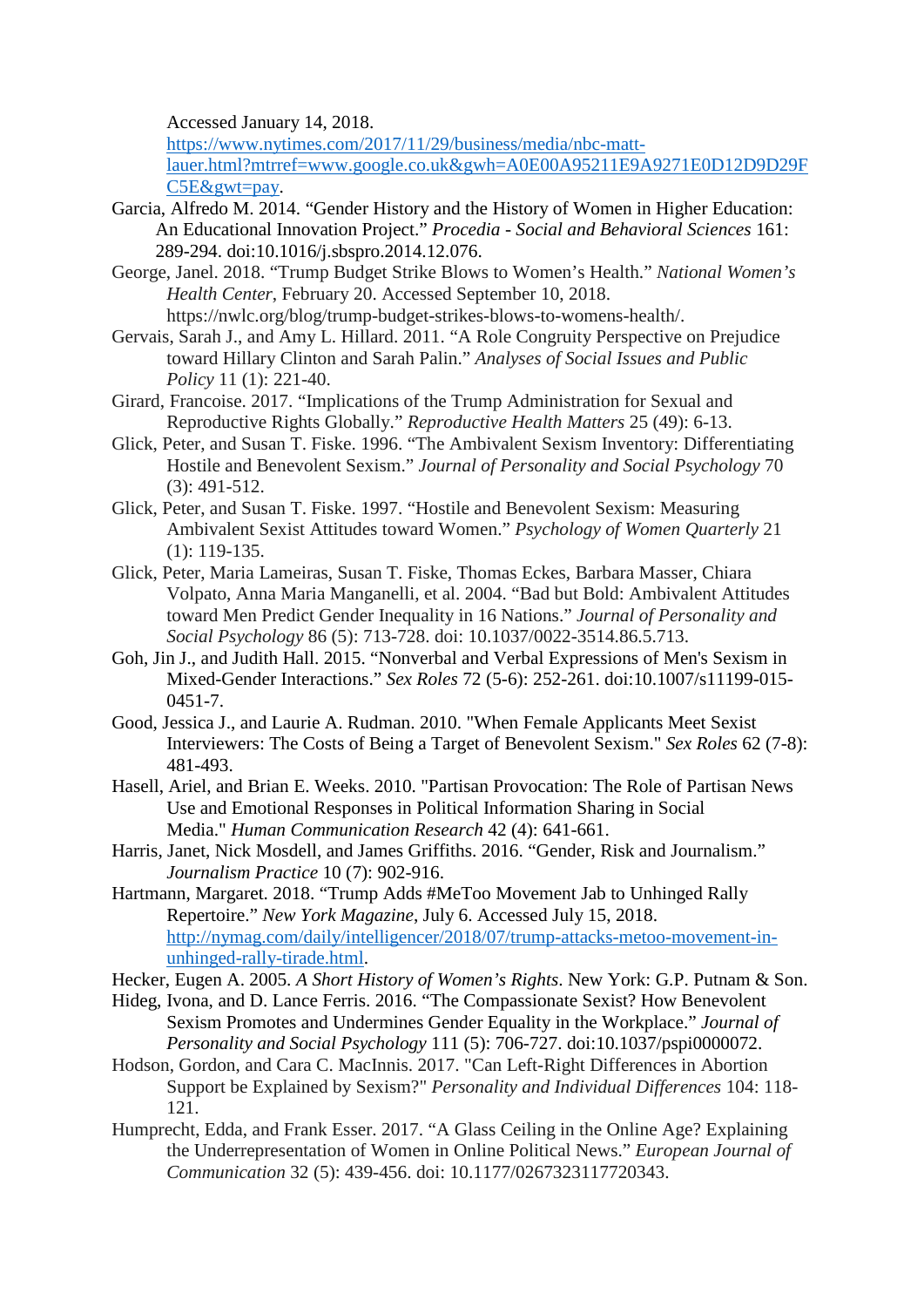- Kilbourne, Jean. 1999. *Can't Buy My Love: How Advertising Changes the Way We Think and Feel.* New York: Simon & Schuster, Inc.
- King, Eden B., Whitney Botsford, Michelle R. Hebl, Stephanie Kazama, Jeremy F. Dawson, and Andrew Perkins. 2012. "Benevolent Sexism at Work: Gender Differences in the Distribution of Challenging Developmental Experiences." *Journal of Management* 38 (6): 1835-1866.
- Koepke, Sabrina, Friederike Eyssel, and Gerd Bohner. 2014. "'She Deserved It' Effects of Sexism Norms, Type of Violence, and Victim's Pre-Assault Behavior on Blame Attributions Toward Female Victims and Approval of the Aggressor's Behavior." *Violence Against Women* 20 (4): 446-464. doi: 10.1177/1077801214528581.
- Krings, Franciska, and Stephanie Facchin. 2009. "Organizational Justice and Men's Likelihood to Sexually Harass: The Moderating Role of Sexism and Personality." *Journal of Applied Psychology* 94 (2): 501-510.
- Irin, Carmon, and Amy Brittain. 2017. "Charlie Rose Harassed Us, Eight Women Say." *The Washington Post*, November 20. Accessed January 14, 2018. [https://www.washingtonpost.com/investigations/eight-women-say-charlie-rose](https://www.washingtonpost.com/investigations/eight-women-say-charlie-rose-sexually-harassed-them--with-nudity-groping-and-lewd-calls/2017/11/20/9b168de8-caec-11e7-8321-481fd63f174d_story.html?utm_term=.21959b04fc27)[sexually-harassed-them--with-nudity-groping-and-lewd-calls/2017/11/20/9b168de8](https://www.washingtonpost.com/investigations/eight-women-say-charlie-rose-sexually-harassed-them--with-nudity-groping-and-lewd-calls/2017/11/20/9b168de8-caec-11e7-8321-481fd63f174d_story.html?utm_term=.21959b04fc27) [caec-11e7-8321-481fd63f174d\\_story.html?utm\\_term=.21959b04fc27.](https://www.washingtonpost.com/investigations/eight-women-say-charlie-rose-sexually-harassed-them--with-nudity-groping-and-lewd-calls/2017/11/20/9b168de8-caec-11e7-8321-481fd63f174d_story.html?utm_term=.21959b04fc27)
- IWMF. 2013. "Study: Almost 2/3 of Women Journalists Polled Have Experienced Abuse or Harassment." *International Women's Media Foundation*, December 2. Accessed July 2, 2018. [https://www.iwmf.org/blog/2013/12/05/almost-23-of-women-journalists/.](https://www.iwmf.org/blog/2013/12/05/almost-23-of-women-journalists/)
- Jamieson, Kathleen Hall. 1995. *Beyond the Double Bind: Women and Leadership*. New York: Oxford University Press.
- Jost, John T., Jack Glaser, Arie W. Kruglanski, and Frank J. Sulloway. 2003. "Political Conservatism as Motivated Social Cognition." *Psychological Bulletin* 129 (3): 339- 373.
- Lips, Hilary. 2013. "Acknowledging Discrimination as a Key to the Gender Pay Gap." *Sex Roles* 68 (3): 223-230.
- Lowrey, Annie, and Steven Johnson. 2018. "The Very Male Trump Administration." *The Atlantic*, March 28. Accessed July 15, 2018. [https://www.theatlantic.com/politics/archive/2018/03/the-very-male-trump](https://www.theatlantic.com/politics/archive/2018/03/the-very-male-trump-administration/556568/)[administration/556568/.](https://www.theatlantic.com/politics/archive/2018/03/the-very-male-trump-administration/556568/)
- Lowrey, Wilson, Scott Parrott, and Tom Meade. 2011. "When Blogs Become Organizations." *Journalism* 12 (3): 243-259.
- Malone, Noreen. 2018. "Exclusive: Watch Chris Matthews Joke About His 'Bill Cosby Pill' Before Interviewing Hillary Clinton." *The Cut*, January 12. Accessed January 15, 2018. [https://www.thecut.com/2018/01/chris-matthews-bill-cosby-pill-hillary-clinton](https://www.thecut.com/2018/01/chris-matthews-bill-cosby-pill-hillary-clinton-interview.html)[interview.html.](https://www.thecut.com/2018/01/chris-matthews-bill-cosby-pill-hillary-clinton-interview.html)
- Masser, Barbara M., and Dominic Abrams. 2004. "Reinforcing the Glass Ceiling: The Consequences of Hostile Sexism for Female Managerial Candidates." *Sex Roles* 51 (9-10): 609-615.
- Masser, Barbara, G. Tendayi Viki, and Clair Power. 2006. "Hostile Sexism and Rape Proclivity Amongst Men." *Sex Roles* 54 (7-8): 565-574.
- McGann, Laura. 2017. "Exclusive: NYT White House Correspondent Glenn Thrush's History of Bad Judgment around Young Women Journalists." *Vox*, November 20. Accessed January 10, 2018. [https://www.vox.com/policy-and](https://www.vox.com/policy-and-politics/2017/11/20/16678094/glenn-thrush-new-york-times)[politics/2017/11/20/16678094/glenn-thrush-new-york-times.](https://www.vox.com/policy-and-politics/2017/11/20/16678094/glenn-thrush-new-york-times)
- Miller, Ryan W. 2018. "Chris Matthews Apologizes for 'Bill Cosby Pill' Comment Before Hillary Clinton Interview." *USA Today*, January 12. Accessed January 15, 2018.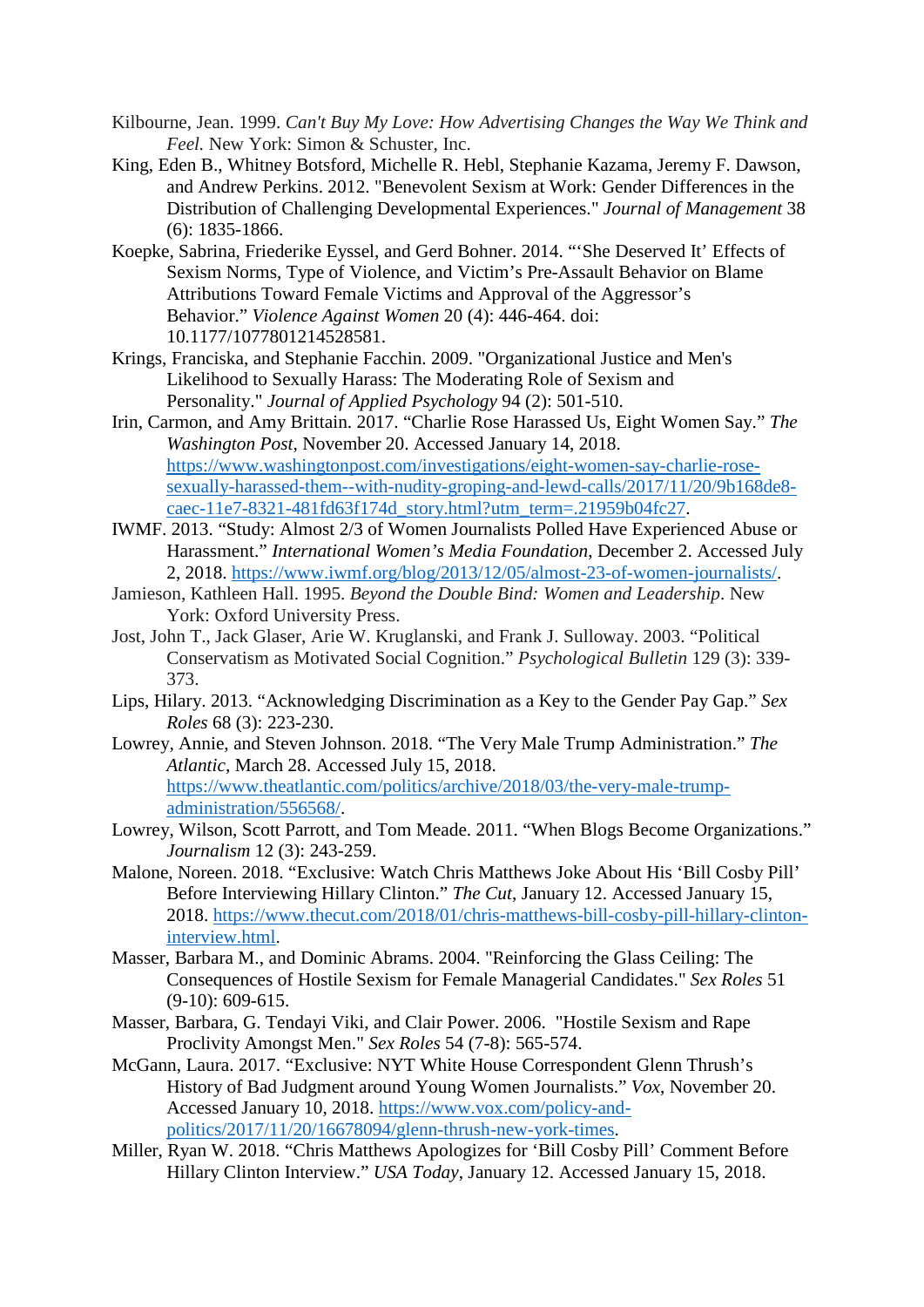[https://www.usatoday.com/story/money/media/2018/01/12/chris-matthews-bill-cosby](https://www.usatoday.com/story/money/media/2018/01/12/chris-matthews-bill-cosby-pill-hillary-clinton-apology/1030843001/)[pill-hillary-clinton-apology/1030843001/.](https://www.usatoday.com/story/money/media/2018/01/12/chris-matthews-bill-cosby-pill-hillary-clinton-apology/1030843001/)

- Moya, Miguel, Peter Glick, Francisca Expósito, Soledad De Lemus, and Joshua Hart. 2007. "It's For Your Own Good: Benevolent Sexism and Women's Reactions to Protectively Justified Restrictions." *Personality and Social Psychology Bulletin* 33 (10): 1421- 1434.
- Nettleton, Pamela H. 2016. "No Girls Allowed." *Television & New Media* 17 (7): 563-578. doi:10.1177/1527476416630300.
- Nilsson, Monica L. 2010. "'Thinkings' and 'Doings' of Gender. Gendering Processes in Swedish Television News Production." *Journalism Practice* 4 (1): 1-16. doi: 10.1080/1751278093119693.
- North, Louise. 2009. "Rejecting the 'F-Word.' How 'Feminism' and 'Feminists' are Understood in the Newsroom." *Journalism* 10 (6): 739-757. doi: 10.1177/1464884909344479.
- North, Louise. 2016a. "Damaging and Daunting: Female Journalists' Experiences of Sexual Harassment in the Newsroom." *Feminist Media Studies* 16 (3): 495-510.
- North, Louise. 2016b. "Still a 'Blokes Club': The Motherhood Dilemma in Journalism." *Journalism* 17 (3) 315-330. doi: 10.1177/1464884914560306.
- O'Connor, Clair. 2017. "Trump Halting Equal Pay Measure 'A Blatant Attack On Women,' Activists Say." *Forbes*, August 30. Accessed July 15, 2018. [https://www.forbes.com/sites/clareoconnor/2017/08/30/trump-halting-equal-pay](https://www.forbes.com/sites/clareoconnor/2017/08/30/trump-halting-equal-pay-measure-a-blatant-attack-on-women-activists-say/#3f34f7b6395b)[measure-a-blatant-attack-on-women-activists-say/#3f34f7b6395b.](https://www.forbes.com/sites/clareoconnor/2017/08/30/trump-halting-equal-pay-measure-a-blatant-attack-on-women-activists-say/#3f34f7b6395b)
- O'Hara, Shannon. 2012. "Monsters, Playboys, Virgins and Whores: Rape Myths in the News Media's Coverage of Sexual Violence." *Language and Literature* 21 (3): 247-259.
- Paquette, Danielle. 2016. "Rip the Baby Out of the Womb: What Donald Trump Got Wrong about Abortion in America." *The Washington Post*, October 20. Accessed August 22, 2018. [https://www.washingtonpost.com/news/wonk/wp/2016/10/20/rip-the-baby-out](https://www.washingtonpost.com/news/wonk/wp/2016/10/20/rip-the-baby-out-of-the-womb-what-donald-trump-got-wrong-about-abortion-in-america/?utm_term=.2216b4e02af3)[of-the-womb-what-donald-trump-got-wrong-about-abortion-in](https://www.washingtonpost.com/news/wonk/wp/2016/10/20/rip-the-baby-out-of-the-womb-what-donald-trump-got-wrong-about-abortion-in-america/?utm_term=.2216b4e02af3)[america/?utm\\_term=.2216b4e02af3.](https://www.washingtonpost.com/news/wonk/wp/2016/10/20/rip-the-baby-out-of-the-womb-what-donald-trump-got-wrong-about-abortion-in-america/?utm_term=.2216b4e02af3)
- Pennington, Rosemary, and Jessica Birthisel. 2016. "When New Media Make News: Framing Technology and Sexual Assault in the Steubenville Rape Case." *New Media & Society* 18 (11): 2435-2451.
- Ravitz, Jessica. 2018. "Trump Move to Defund Planned Parenthood Fulfills a Promise—and Promises a Battle." *CNN*, May 22. Accessed July 14, 2018. [https://edition.cnn.com/2018/05/22/health/title-x-planned-parenthood-defunding-reax](https://edition.cnn.com/2018/05/22/health/title-x-planned-parenthood-defunding-reax-bn/index.html)[bn/index.html.](https://edition.cnn.com/2018/05/22/health/title-x-planned-parenthood-defunding-reax-bn/index.html)
- Romaniuk, Tanya. 2015. "Talking About Sexism: Meta-Sexist Talk." *Journal of Language & Social Psychology* 34 (4): 446-463. doi:10.1177/0261927X15586794.
- Ross, Karen. 2001. "Women at Work: Journalism as En-Gendered Practice." *Journalism Studies* 2 (4): 531-544.
- Ross, Karen. 2007. "The Journalist, the Housewife, the Citizen and the Press: Women and Men as Sources in Local News Narratives." *Journalism* 8 (4): 449-473. doi:10.1177/1464884907078659.
- Robinson, Gertrude. 2008. "Feminist Approached to Journalism Studies: Canadian Perspectives." *Global Media Journal— Canadian Edition* 1 (1): 123-136.
- Russell, Brenda L., and Kristin Y. Trigg. 2004. "Tolerance of Sexual Harassment: An Examination of Gender Differences, Ambivalent Sexism, Social Dominance, and Gender Roles." *Sex Roles* 50 (7-8): 565-573.
- Schowalter, Dana. 2012. "Silencing The Shriver Report: Postfeminist Citizenship and News Discourse." *The Communication Review* 15 (3): 218-231.